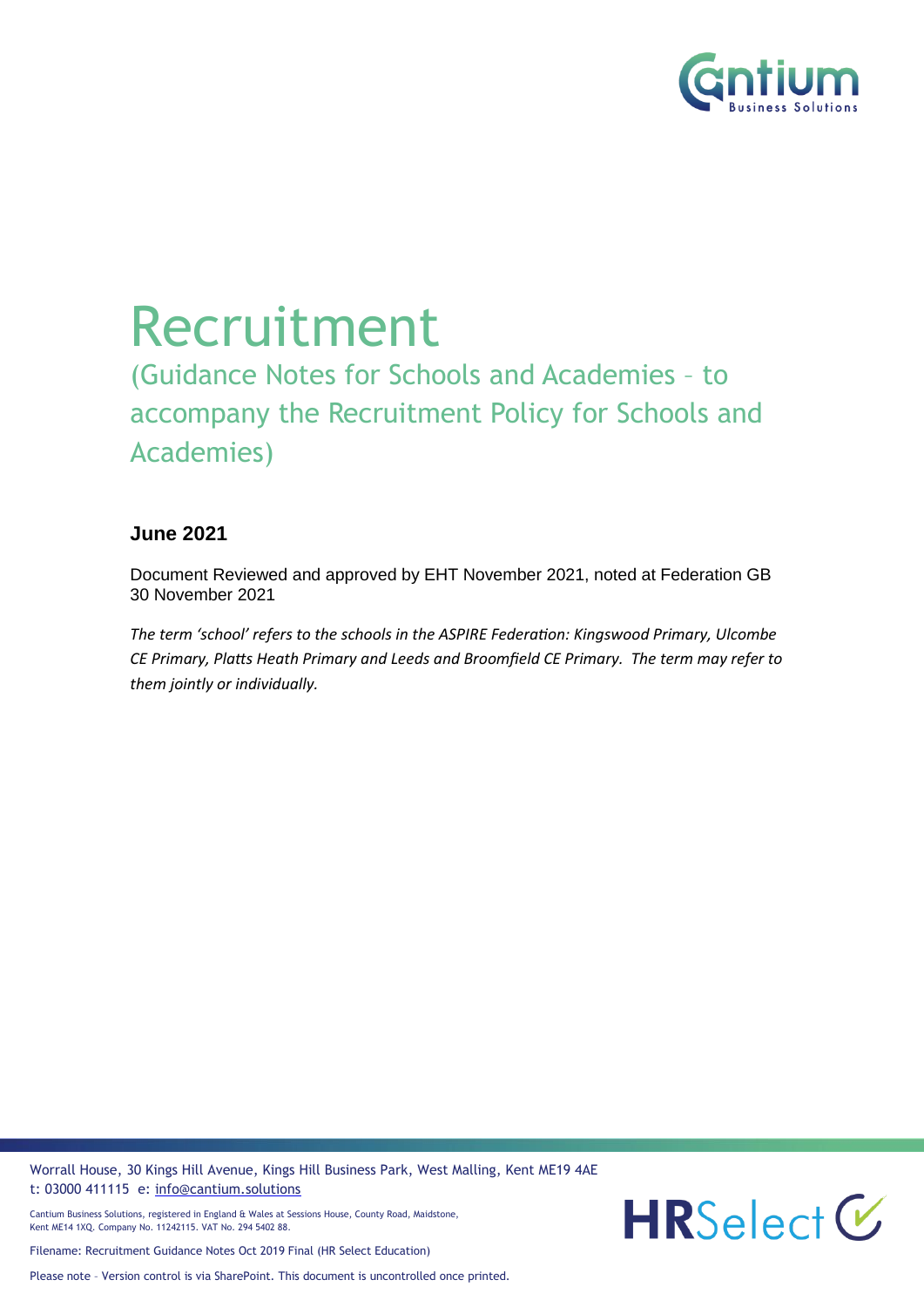

## Contents

| 12.2 Section 128 Prohibition from Management Check  13 |
|--------------------------------------------------------|
|                                                        |
|                                                        |
|                                                        |
|                                                        |
|                                                        |
|                                                        |
|                                                        |
|                                                        |
|                                                        |
|                                                        |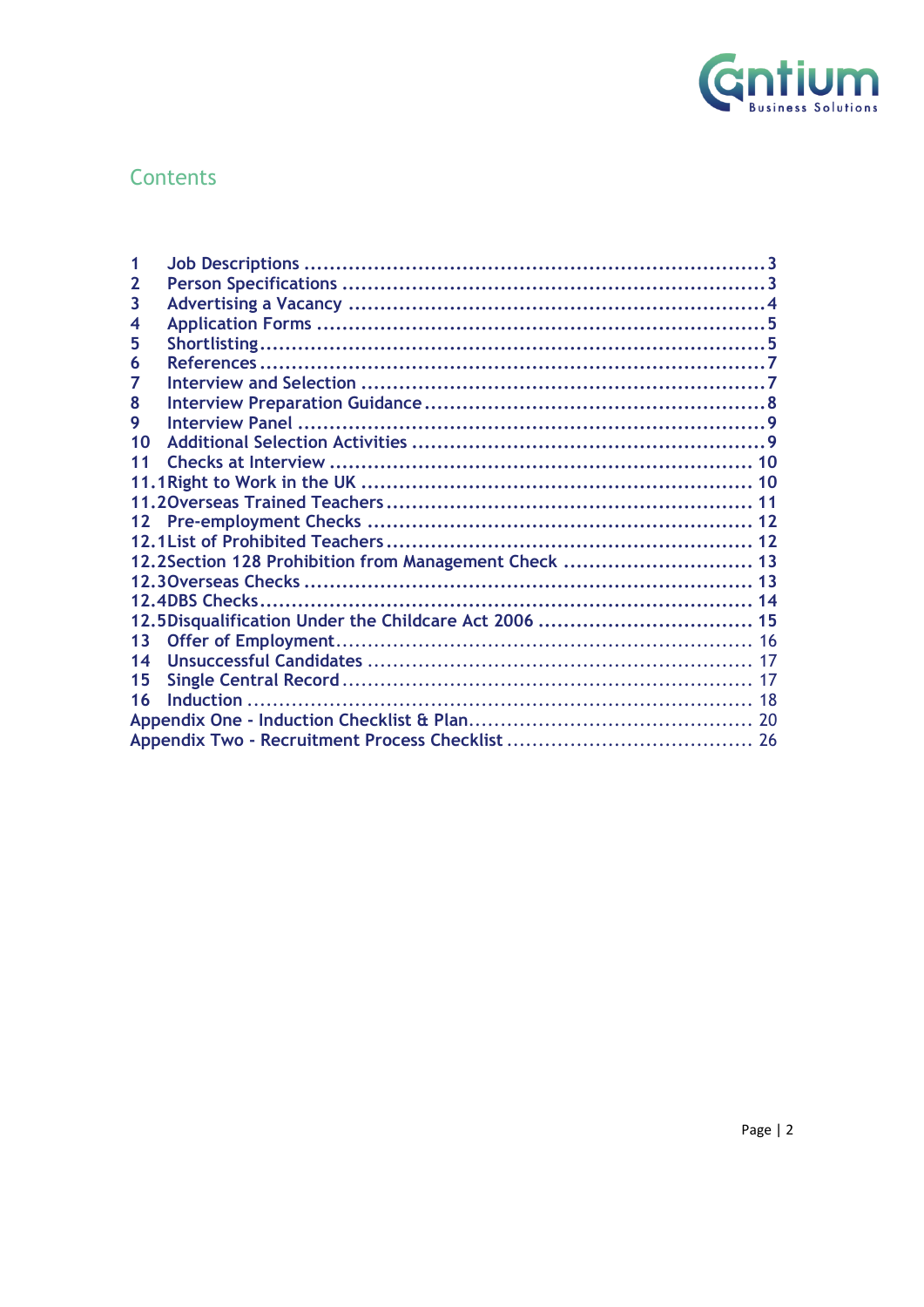

### **Recruitment**

## **Guidance Notes for Managers - a reference document for schools and academies**

#### <span id="page-2-0"></span>**1 Job Descriptions**

The manager responsible for recruiting to the role will be expected to ensure that the job description and person specification are designed or updated to attract the best candidates for the role. A carefully considered and precise job description and person specification will help to narrow the field of applicants, leaving fewer, better suited candidates to consider for interview.

Some key considerations include:

- Clarifying the pay grade, job title, reporting and supervisory arrangements and working hours/weeks;
- Identify and list the tasks that are to be carried out by the post holder;
- Setting out the purpose of the role, the key responsibilities, accountabilities, and wider expectations of the role in the job description. Examples of wider responsibilities would be an expectation that all staff take part in regular continuing professional development or that all staff have a responsibility for their own health and safety and that of others; and
- A statement about safeguarding responsibilities should be included in all job descriptions and should also refer to promoting the welfare of children.

#### <span id="page-2-1"></span>**2 Person Specifications**

A well thought out person specification will help potential candidates to determine if they have the right skills for the role and candidates should aim to demonstrate their experience and suitability for the role against the criteria. The criteria should be exported to a shortlisting grid to enable the shortlisting panel to measure and judge candidates against each expectation using an agreed scoring method.

Some key considerations include:

- Ensuring that the criteria in the person specification are objective and measurable – for example, asking for someone with a good sense of humour is subjective and cannot be measured;
- Criteria should be based on relevant knowledge, skills, attitudes, and aptitudes and should include essential and desirable qualifications and experience. It is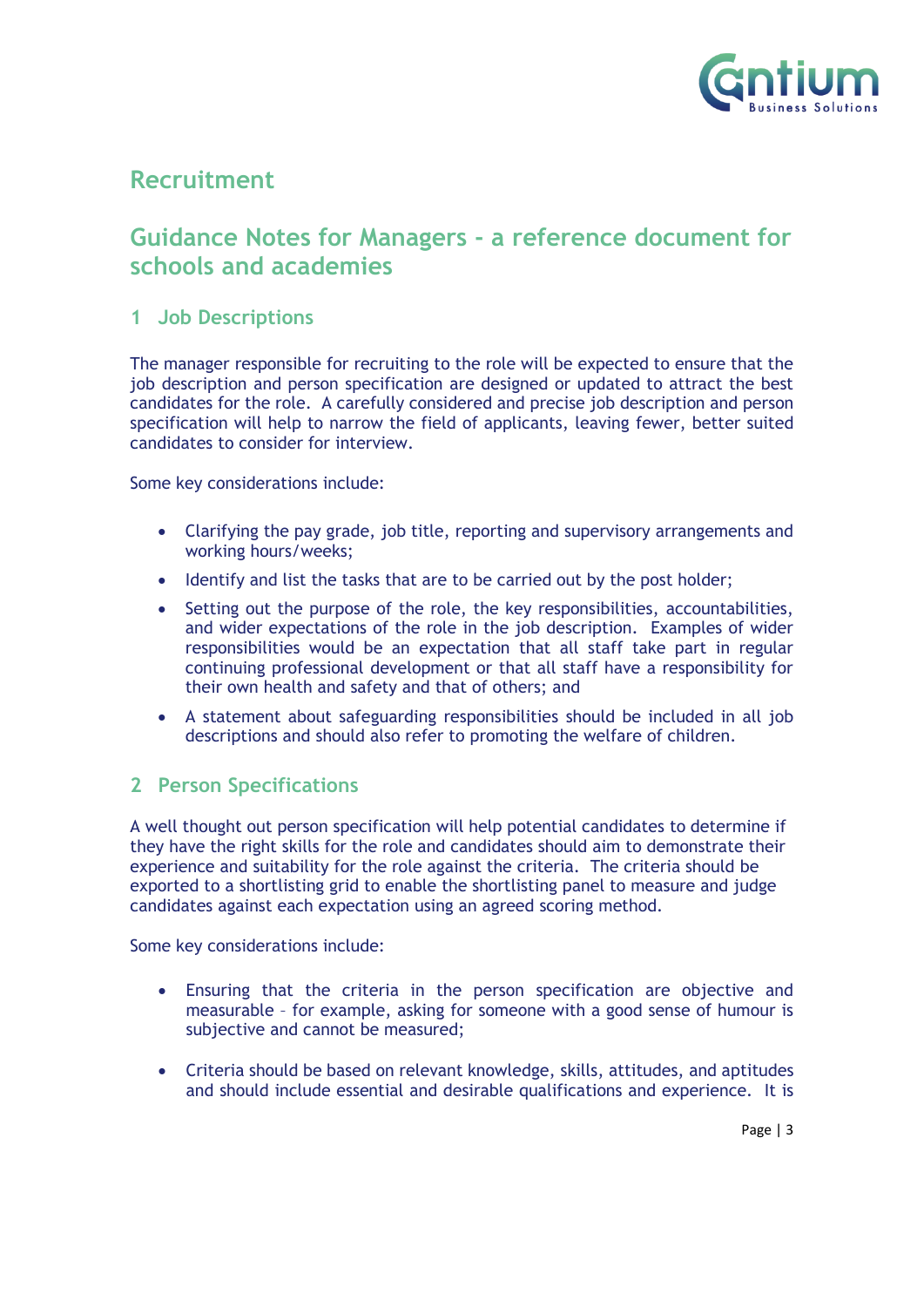

possible to ask for particular personal qualities, but consideration should be given to how they will be measured;

- Ensuring that the criteria are not discriminatory for example, asking for applicants over a certain age or of a particular gender unless it is a Genuine Occupational Qualification (GOQ). This is a very difficult threshold to meet and advice should be sought from your HR Consultant/Provider or Kent Teach in the first instance;
- Details of how candidates will be assessed against the criteria i.e., application form, interview, tests, references etc.; and
- The person specification must make it clear that it is an essential criterion for all staff to understand their safeguarding responsibilities and should include criteria linked to the suitability of the post holder to work with children. This can be tested through application form, references, and interview.

#### <span id="page-3-0"></span>**3 Advertising a Vacancy**

Consider whether any other posts in school are at risk of redundancy (including staff on Fixed Term Contracts who are due to expire), and whether this role could be a suitable alternative post which could be ring fenced for the 'at risk' staff. If this is the case the post would not need to be advertised outside of this group of staff.

Consider what makes your job or school stand out from the others. Think about what the candidate will need to know, for example:

- Job title
- Salary
- School name and location
- Hours per week/weeks per year
- Fixed term/permanent/term time only
- Key features of the role including qualification and experience levels
- Unique features of your school what makes the school a great place to work?
- Benefits of working for your school what can you offer candidates?
- How to find out more including opportunities to visit the school
- Recruitment timetable including closing date
- Safeguarding statement
- Details of the checks/conditions that the post is subject to

Information should be relevant to the level of the role, for example prospective senior leaders may want to know more about the financial situation of the school or the challenges it is facing but this is unlikely to be relevant for a member of the site team.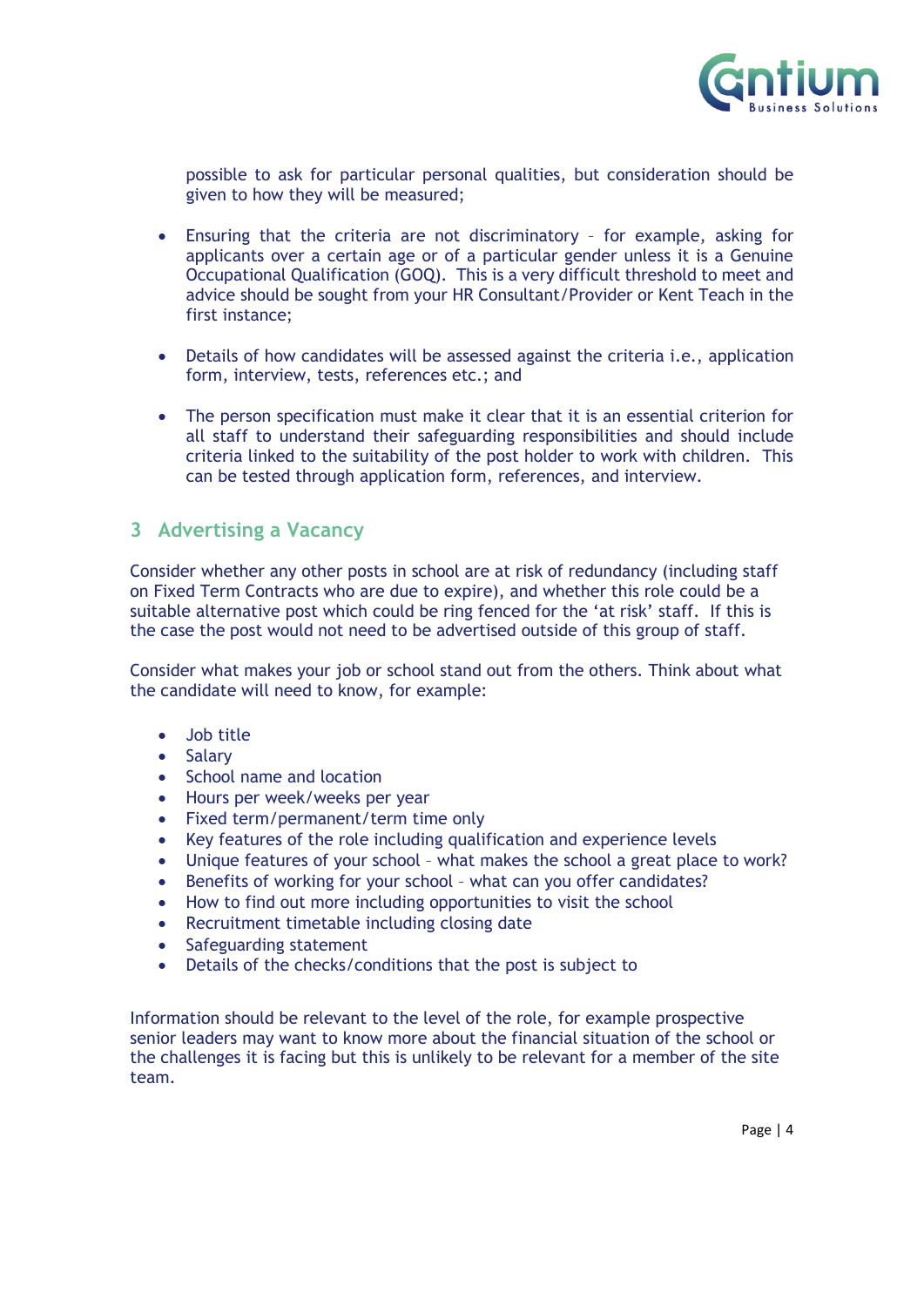

For senior and hard-to-fill roles, consider sending out a pack of information or creating the same pack online with details of the area, the school, the role, the most recent Ofsted and prospectus, an introductory letter from the Headteacher or Chair of Governors, quotes from pupils and parents etc. Kent-Teach can advise on the use of micro-sites (a website dedicated to your vacancy) and alternative methods of advertising.

Cantium HR Consultancy and Kent-Teach can provide advice, guidance, and assistance to the Governing Body throughout the Headteacher Recruitment process.

#### <span id="page-4-0"></span>**4 Application Forms**

Application forms should be the key method of application, whether paper based or online. The candidate should be invited to provide a covering letter or supplementary information however it is not advisable to accept CV's in preference to application forms. CV's give the shortlisting panel no control over the information being provided to them and this will limit the ability to directly compare applicants and may indirectly lead to discrimination as CV's are more likely to compare equal opportunities information which cannot be separated prior to shortlisting.

You may also consider including a signed statement declaring that the person is not on the children's barred list, disqualified to work with children, or subject to any sanctions imposed by a regulatory authority, such as the General Teaching Council however this can be included on the Criminal Convictions Self Disclosure form which will be sent to shortlisted candidates rather than to all applicants This change is to ensure that the processing of criminal data is targeted and proportionate.

All application forms should include a privacy notice which details how personal data will be collated, used, and stored, and the timeframe for deletion or direct applicants to where they can view the school's privacy notice.

#### <span id="page-4-1"></span>**5 Shortlisting**

Shortlisting should take place after the closing date detailed in the advert by a minimum of two people who will be on the interview panel. One of the people shortlisting should be safer recruitment trained and one would usually be the line manager.

All applications should be assessed equally against the criteria of the person specification and a fair and systematic method of scoring must be used. Discrepancies, gaps in employment, inconsistency, repeated changes in employment or any concerns regarding the application must be noted and followed up with the applicant if they are invited to interview.

Generalised assumptions about how age, disability, gender, pregnancy and maternity,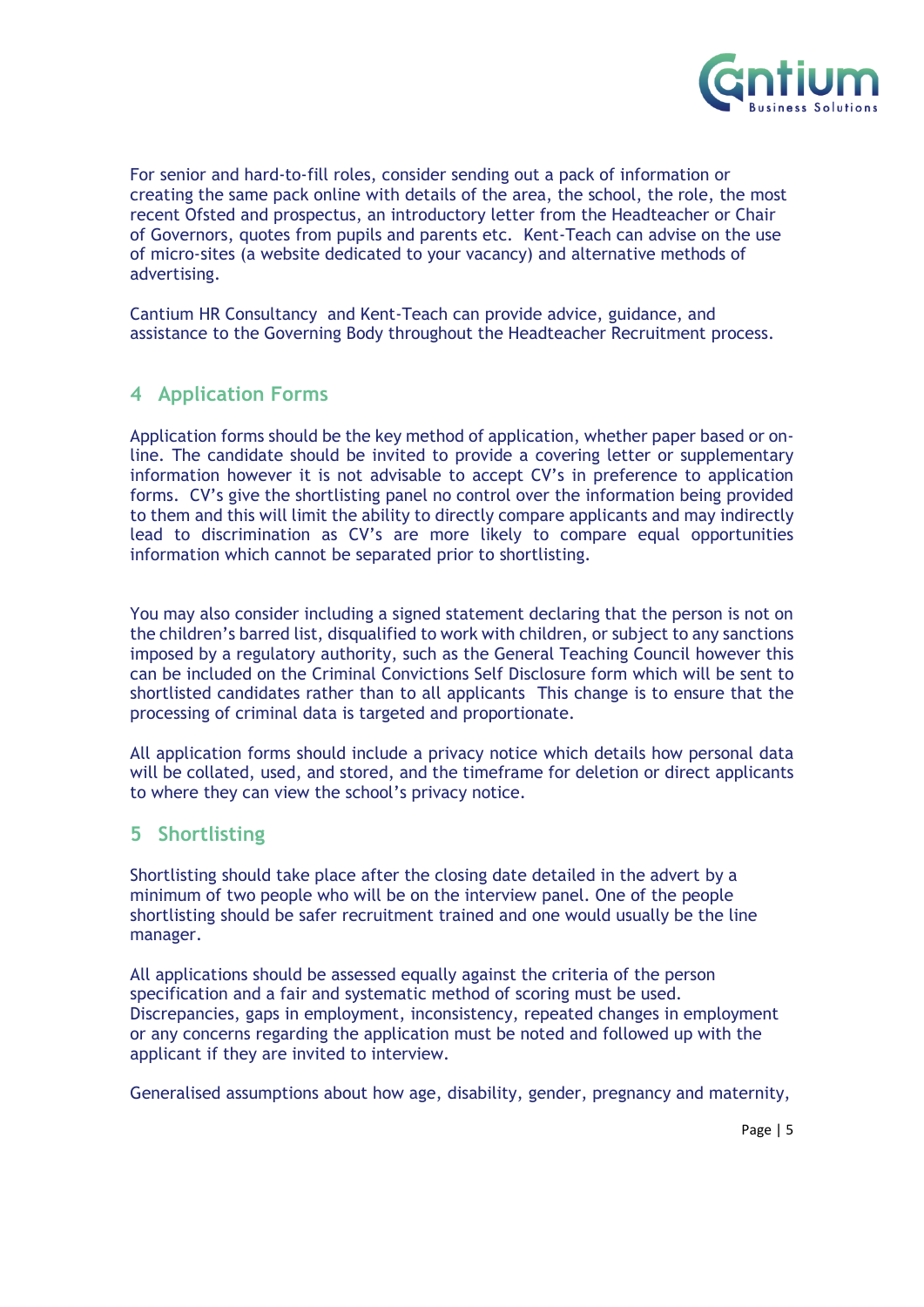

race, religion or belief, sex or sexual orientation will affect the applicant's ability to do the job, and any tendency to achieve a fair quota of men/women etc. must be avoided when shortlisting.

Shortlisting panels are reminded that positive discrimination (i.e. giving preferential treatment to applicants from under-represented or disadvantaged groups regardless of their ability to do the job) is unlawful.

Reasons for not inviting people to interview must be recorded so that feedback can be provided to the applicant if requested at a later date. This paperwork must be kept for a minimum of 6 months, along with the application forms.

At the shortlisting stage, the selection methods for interview should be decided, questions set and who will ask which questions agreed. The person specification should directly inform your interview questions, and these should be agreed in advance of the interview.

The purpose of shortlisting is to arrive at an initial list of candidates for further consideration at interview. Care should be taken to ensure the list is both fair and objective.

- The panel should be familiar with the job description and person specification prior to shortlisting.
- It may be useful to scan-read all applications initially to get a feel for the candidates.
- All application forms should be carefully scrutinised to ensure that they are fully and properly completed. Unsigned application forms should be returned for signature – online application forms may be signed at interview.
- Any discrepancies or gaps in employment should be noted so they can be clarified at interview.
- All candidates should be assessed equally, fairly, and consistently against the criteria contained in the person specification.
- Evidence provided in the application form should be carefully scrutinised by the panel to assess which candidates best meet the experience, attributes and skills required for the post.
- Look for practical examples of how the candidate fulfils the criteria is there actual evidence, rather than an unsupported statement?
- If the applicant is an internal candidate, only information provided within the application form should be considered as part of the shortlisting process.
- Formal educational qualifications alone may not be an accurate indicator of capability.
- Consider skills and experience gained outside of the traditional work environment - for example, voluntary work and life experience.
- Keep an open mind so as not to pre-judge, or make assumptions about, a candidate's abilities based on irrelevant criteria, such as age or gender.
- Use of a shortlisting matrix is recommended in order to justify shortlisting decisions, and to enable comments to be recorded for each candidate against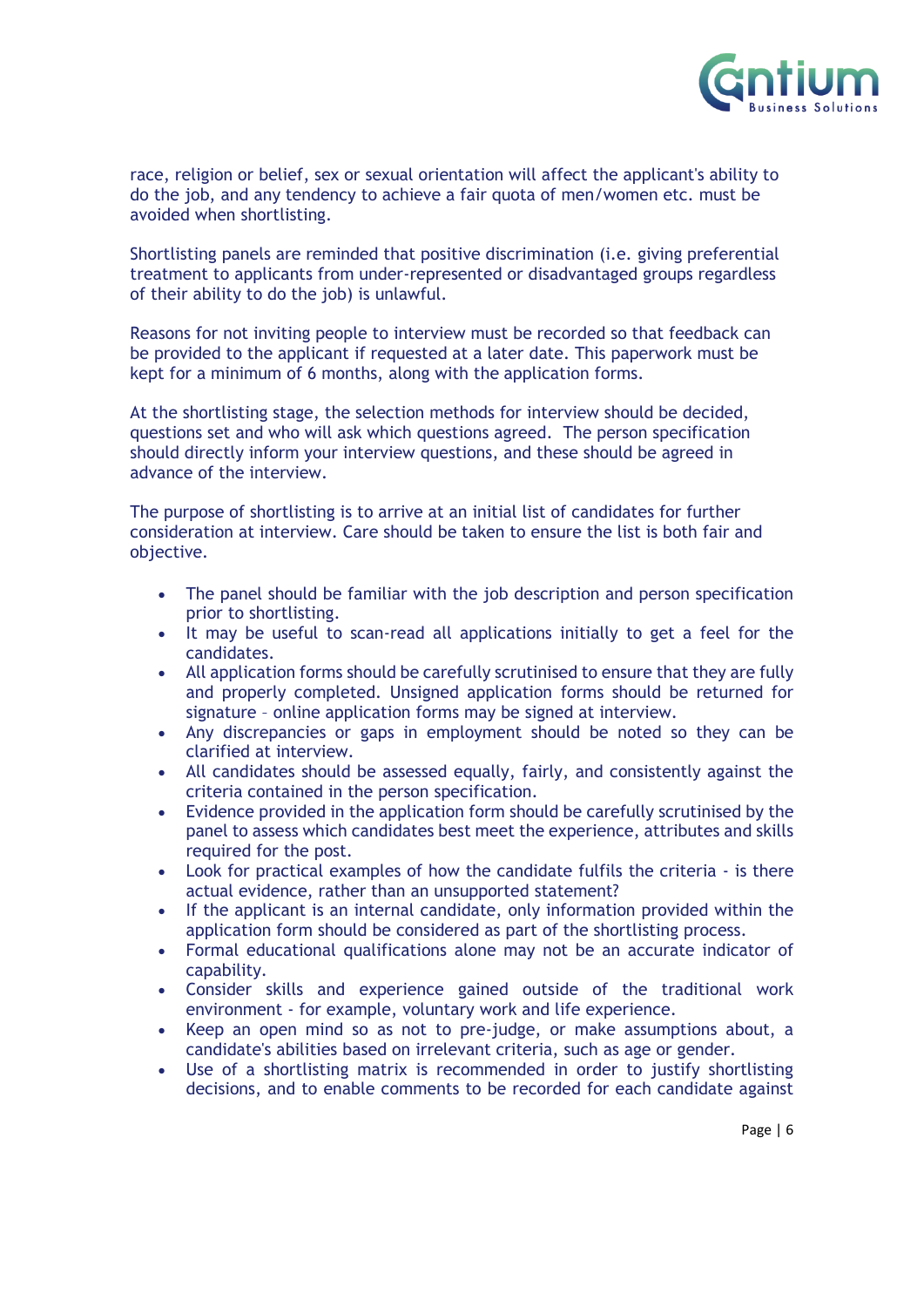

the person specification. Such notes should assist in providing candidate feedback if required.

- A scoring system may be useful to objectively identify the relative merits of each candidate.
- Consider inviting a larger number of candidates to an initial selection activity and then selecting the strongest of these for interview.
- Plan the questions and tasks for the interview day and decide who will ask each question.

#### <span id="page-6-0"></span>**6 References**

It is advisable to request references after short-listing but prior to interview for posts which require an enhanced DBS check as this allows an opportunity for concerns to be explored during the interview.

A minimum of two satisfactory references will be obtained, one of which must be from the candidate's current or last employer. All references should be requested directly from the referee. References or testimonials provided by the candidate and open references addresses "To whom it may concern" must not be relied upon.

References for staff working in an education setting will be sought from the Headteacher and, in other settings, it would be appropriate to seek a reference from the line manager of the applicant.

Where a candidate is not currently working in a school or childcare setting but has done so in the past, one reference should be from their most recent children's workforce employer in line with Safer Recruitment guidelines.

The application form should seek the consent of the applicant to request references prior to interview. If consent has not been given, further information should be sought from the applicant with the aim of obtaining consent.

We reserve the right to request that the applicant provides alternative referees where the initial referees are deemed inappropriate for our purposes e.g. where the current or most recent employer is not provided.

If there are any concerns regarding a reference, you are advised to contact the referee for further clarification. Where possible, any additional information should be confirmed by email so that an audit trail exists.

Any offer of employment should be made subject to satisfactory references and other employment checks. Please note that there are further resources and templates available in the Cantium knowledge base on ServiceNow.

#### <span id="page-6-1"></span>**7 Interview and Selection**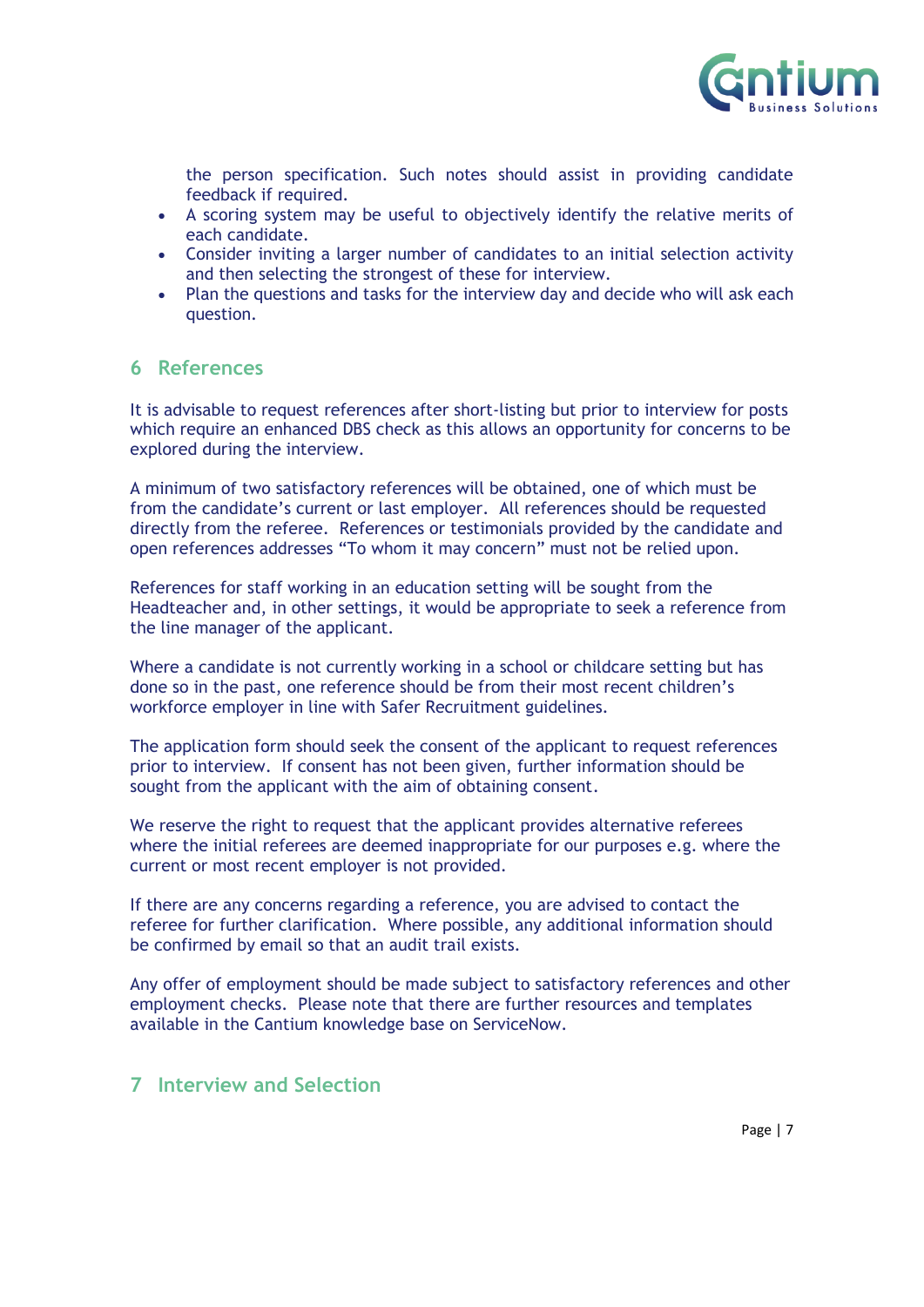

Whenever possible, shortlisted candidates should be invited to interview in writing. The letter of invitation should give an outline of the interview format and details of any other selection activities which candidates will be required to undertake. Candidates should be advised that their suitability to work with children will be explored at interview and that they will be required to bring original documentary evidence of their:

- Identity passport, driving license, full birth certificate
- Entitlement to work in the UK passport, birth certificate or other documentation taken from the approved border agency list
- Educational and professional qualifications
- A completed Criminal Convictions Self Disclosure form to the Headteacher in a sealed envelope marked Private and Confidential

A member of staff should be available to greet candidates and to take copies of all requested information for the panel. Copies of all relevant documentation should be taken at interview and must be signed and dated by the person with the responsibility for checking the documents.

It is best practice to ask all candidates whether they have any additional requirements regardless of whether they have disclosed a disability.

#### <span id="page-7-0"></span>**8 Interview Preparation Guidance**

Questions should be planned in advance of the interviews and should aim to cover each key area of the role seeking to provide evidence that the candidate can meet the person specification. A range of questioning techniques should be used to explore experience, skills, and competencies as well as attitude and understanding. The panel should take the opportunity to remind candidates of the requirement for an enhanced DBS check and ask whether they have completed the Criminal Convictions Self Disclosure Form.

Other key points are:

- Ensure the panel is familiar with the job description/person specification and requirements of the post.
- Ensure the panel is familiar with the candidates' applications and identify areas which need further exploration or clarification.
- Ensure one member of the panel has attended accredited safer recruitment training and that safe recruitment questions are incorporated within the interview plan.
- Beware of any questions that could be perceived as discriminatory.
- Ensure enough time is set aside for each interview, allowing time for deliberation/reflection after each candidate and at the close of the process.
- Plan the structure of the interview so questions 'flow' in a logical order and there is a clear opening, middle and end.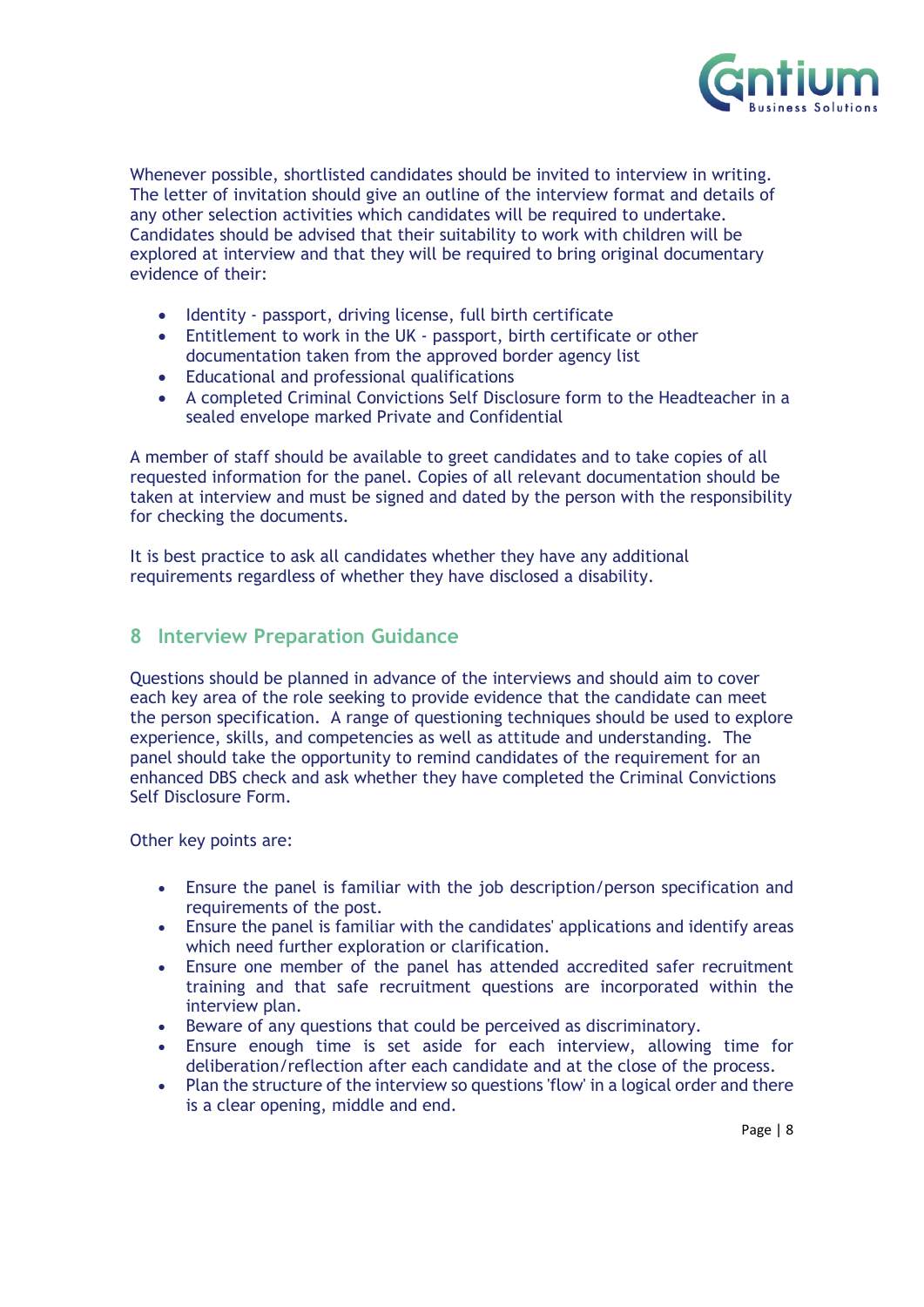

- Think about the information candidates are likely to want to know and make sure it is available.
- Ensure the venue is properly organised welcome arrangements, room layout, refreshments, etc.
- Ensure the panel is aware of any additional requirements candidates may have.
- Ensure there are no interruptions/distractions.
- Think about what 'first impressions' you want to give to the candidates.
- Consider offering the candidates a workplace tour/opportunity to meet potential colleagues.

#### <span id="page-8-0"></span>**9 Interview Panel**

The interview panel must include at least one member who has undertaken safer recruitment training in accordance with Working Together to Safeguard Children in Education 2018 and should also consider gender balance, seniority of panel members and relationship to the candidate when deciding on the panel members.

In line with the Code of Conduct, an Employee should not be involved in a recruitment process, or promotion decision, where one of the applicants is a relative, partner or close friend.

#### <span id="page-8-1"></span>**10 Additional Selection Activities**

Other selection methods may be used to compliment the interview process, but these must be proportionate, appropriate, and related to the person specification. Examples include: an in-tray exercise, a written task, a presentation, a meeting with the student council and teaching a task.

Tests may provide useful information about an individual's practical work skills, working style and aptitude, in addition to that gained from an interview. Selection activities must be objectively assessed/scored and be relevant to the requirements of the job.

Candidates should be made aware of additional selection tasks when they are invited to interview and given notice of presentation titles, available equipment (e.g. laptop, projector, etc.).

A wide range of selection activities can be used including:

- Interviews: An essential selection tool. Required for all posts for people who work with children.
- Psychometric testing: Provides a quantifiable, scored assessment of candidates' abilities.
- Presentation exercise: Tests clarity of communication and subject knowledge.
- Group exercise: Tests communication, team working, time management and interpersonal skills.
- Role play: Tests candidate's ability to manage real-life scenarios particularly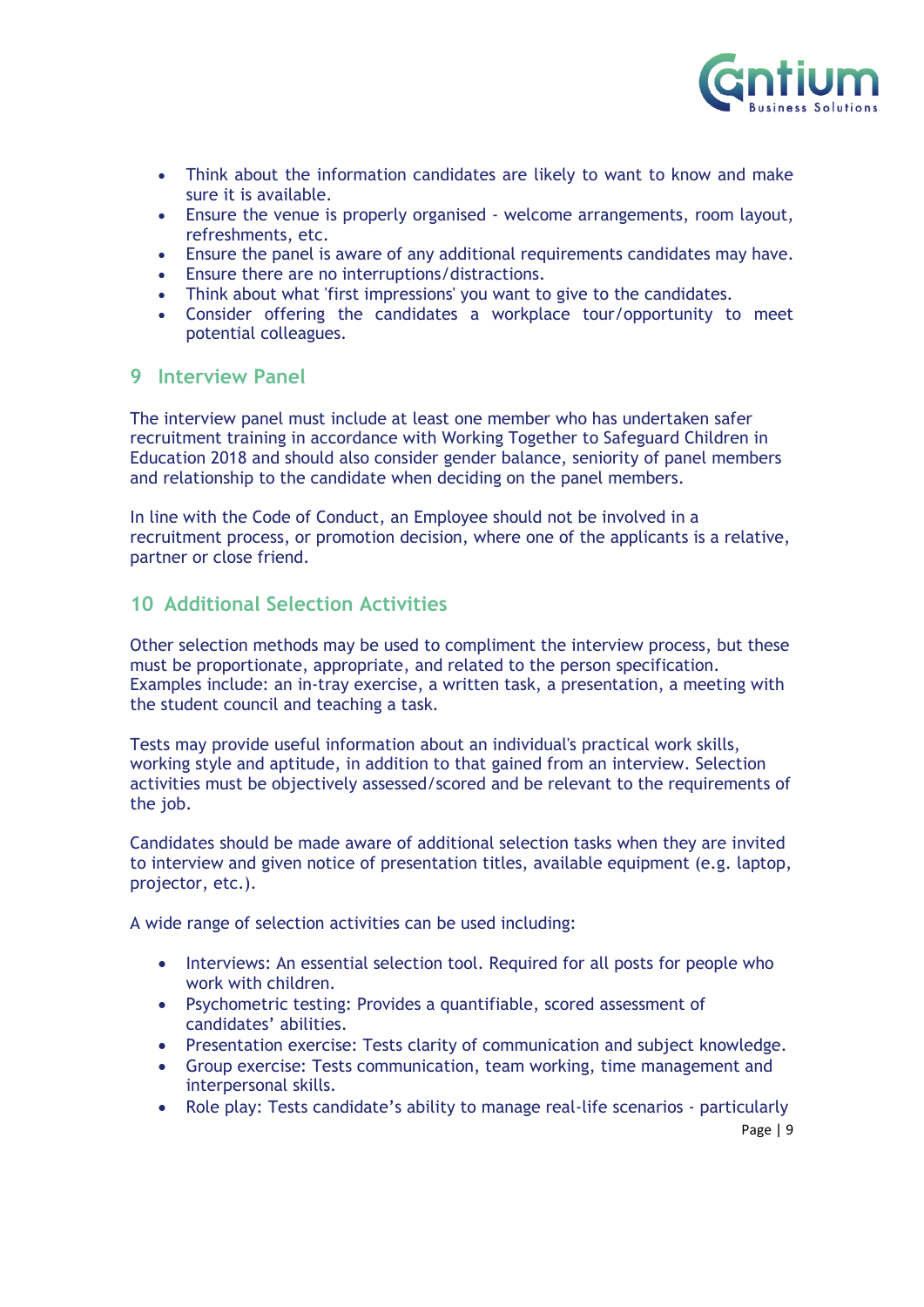

conflict situations and customer service skills.

- In-tray exercises and case studies: Tests clarity of thought, ability to prioritise and attention to detail.
- Technical exercises (e.g. typing/WP/finance tests): Tests technical competencies relevant to the post.
- Observed exercise with pupils.

#### <span id="page-9-0"></span>**11 Checks at Interview**

#### <span id="page-9-1"></span>**11.1 Right to Work in the UK**

As part of your recruitment processes you should satisfy yourself that any potential worker has an entitlement to work in the UK. From 27 January 1997 The Asylum and Immigration Act 1996 introduced a requirement for employers to carry out 'right to work in the UK' checks on people they intended to employ in order to provide a defence against prosecution. The statutory provisions have been amended several times since and the current guidance was introduced on 1 November 2010.

The documents that are considered acceptable for demonstrating right to work in the UK are set out by the Home Office in their Right to Work Checklist which can be found here:

[https://assets.publishing.service.gov.uk/government/uploads/system/uploads/attach](https://assets.publishing.service.gov.uk/government/uploads/system/uploads/attachment_data/file/378926/employers_right_to_work_checklist_november_2014.pdf) ment\_data/file/378926/employers\_right\_to\_work\_checklist\_november\_2014.pdf

List A contains the range of documents which may be accepted for checking purposes for a person who has a permanent right to work in the UK. If you follow the prescribed right to work checks, you will establish a continuous statutory excuse for the duration of that person's employment with you.

List B contains the range of documents which may be accepted for checking purposes for a person who has a temporary right to work in the UK.

To comply with the legislation employers must:

- Ask to see original documents that demonstrate an entitlement to work in the UK;
- Check the validity of documents, e.g. photographic evidence, cross-checking dates of birth, expiry dates, visas etc.;
- Make reasonable checks to ensure documents appear to be genuine and have not been tampered with;
- Ask the employee for a reason, and a further document, if he/she gives you 2 documents which have different names. The further document could be a marriage certificate, a divorce decree, a deed poll, or statutory declaration.
- Retain a copy of these documents on file. In particular you should copy any pages that provide details of nationality, his or her photograph, date of birth, signature, date of expiry of biometric details, and any page containing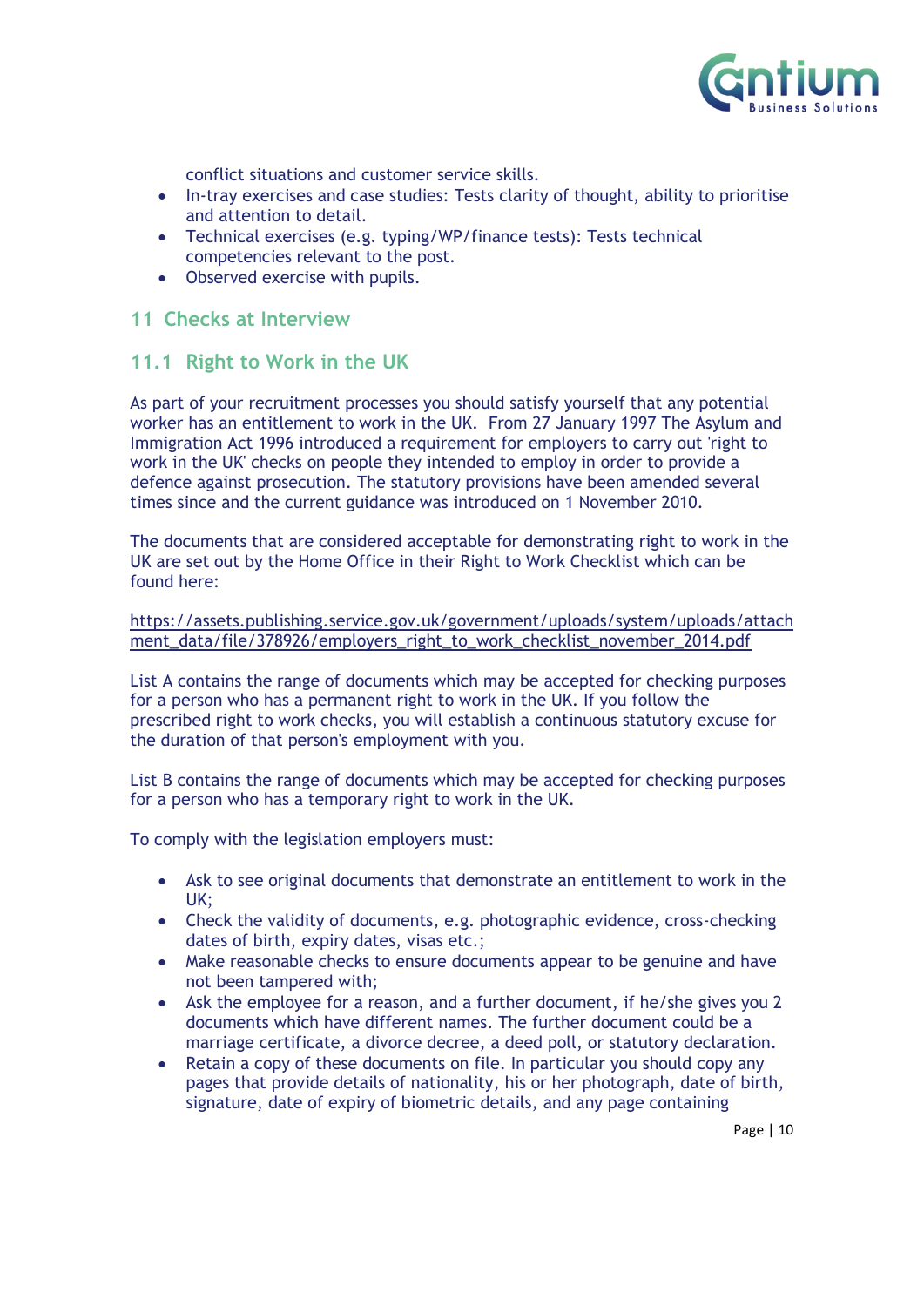

Government endorsements.

- Date and sign copies as evidence as to when the check was carried out, and by whom. Copies must be kept for 2 years after employment has ceased.
- Make these documentary checks before employment commences.

The UK Visas and Immigration can require an employer to show them evidence at any time of an individual's right to work in the UK. If you fail to produce this and the employee is found to be working illegally, the school will be fined up to £20,000 in each case. There is a further penalty of imprisonment that could be imposed where an employer is knowingly employing someone illegally. Please refer to the Cantium Business Solutions website for further information.

The Home Office Right to Work Checklist of documents can be found at:

#### [https://assets.publishing.service.gov.uk/government/uploads/system/uploads/attach](https://assets.publishing.service.gov.uk/government/uploads/system/uploads/attachment_data/file/378926/employers_right_to_work_checklist_november_2014.pdf) [ment\\_data/file/378926/employers\\_right\\_to\\_work\\_checklist\\_november\\_2014.pdf](https://assets.publishing.service.gov.uk/government/uploads/system/uploads/attachment_data/file/378926/employers_right_to_work_checklist_november_2014.pdf)

Following Brexit, there are a number of key changes relating to new appointments:

- From 1st January 2021, employers need a sponsor licence to employ EEA and Swiss citizens coming to the UK to work
- EU / EEA nationals resident in the UK pre 31/12/20 appointed to school from 1/1/21 onwards – may continue to use EU passport to evidence right to work until 30/6/21. You cannot insist to see evidence that individual has applied to the EU settlement scheme until after this date BUT Employers need to take reasonable steps to ensure individual was resident in UK prior to 31/12/20
- EU nationals first resident in the UK after 31/12/20 and wishing to work for the first time after 1/1/21 – will need to apply for right to work in advance under the points-based immigration scheme
- Non-EU nationals currently issued with Tier 2 visa this will continue until expiry after which the individual will need to apply under the points-based system for any further visa
- Non-EU nationals wishing to work in UK after 1/1/21 will need to apply for a points-based immigration scheme visa
- To employ an individual under the points-based system a sponsorship licence is required. Kent Maintained Schools may employ EU and Non-EU workers via the existing KCC sponsorship licence. Schools outside of Kent and Academies will need to apply for their own sponsorship licence.
- The requirements regarding evidencing right to work checks and recording these on the Single Central Record are unchanged.

Further information can be found here:

<https://www.gov.uk/guidance/recruiting-people-from-outside-the-uk>

#### <span id="page-10-0"></span>**11.2 Overseas Trained Teachers**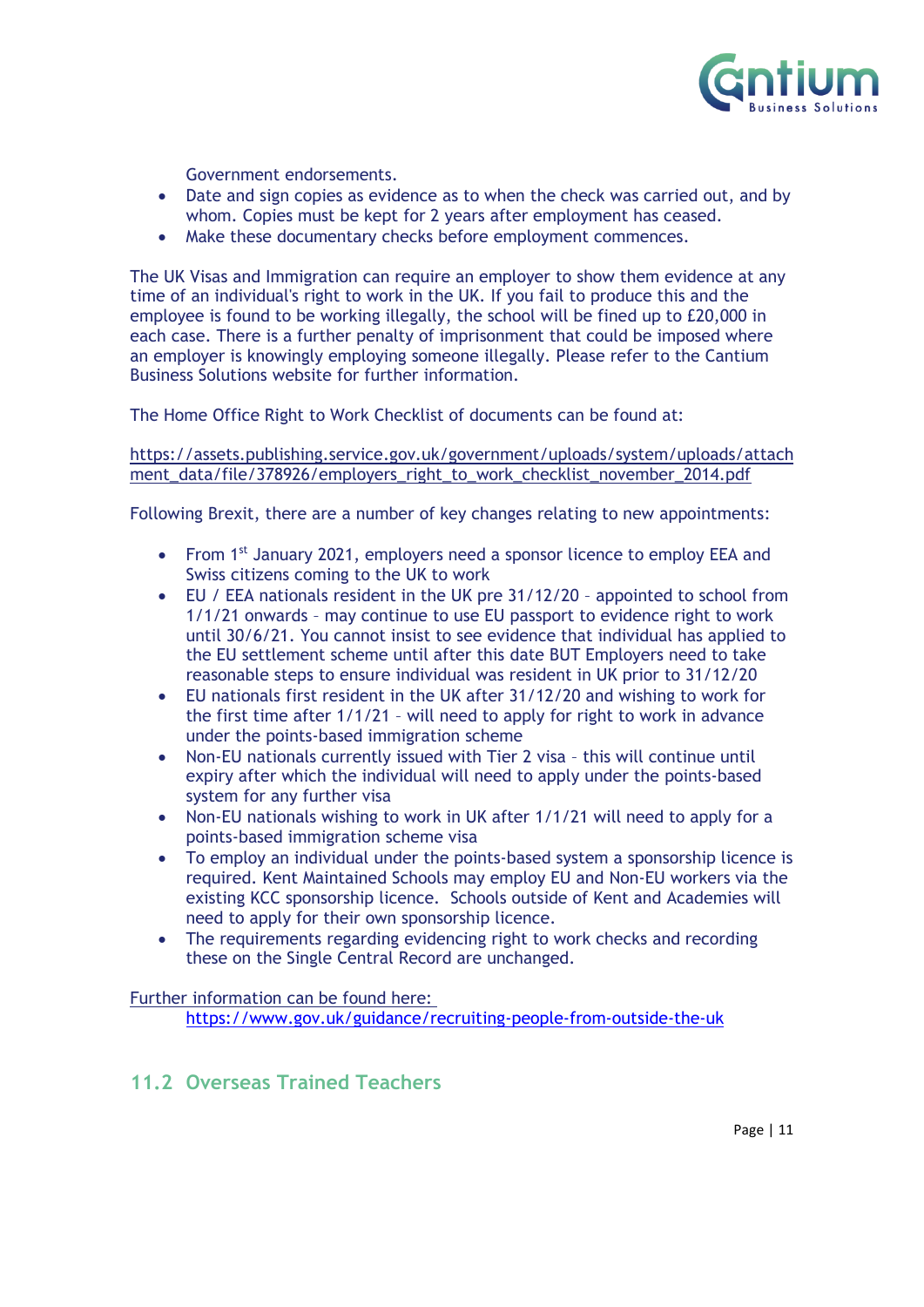

In addition to teachers who have been awarded QTS, and completed the basic skills tests in England and Wales, the following may apply to have their qualifications recognised via the DfE:

- Teachers who qualified in Scotland & Northern Ireland
- Teachers who qualified in European Economic Area
- Teachers trained in US, Canada, Australia, New Zealand

Other overseas trained teachers other than those who qualified in the European Economic Area, US, Canada, Australia, and New Zealand can only work as unqualified teachers in the UK for a maximum of 4 years before requiring UK Qualified Teacher Status.

Where employing a teacher from overseas, schools should check that the applicant has the appropriate permissions/visa to work in the UK.

#### <span id="page-11-0"></span>**12 Pre-employment Checks**

The primary purpose of pre-employment checks, particularly enhanced DBS checks and barred list checks, is to try and identify those who would be unsuitable to work with children and young people, to deter the small minority who would actively seek to harm children and young people, and to select and maintain a workforce who will be vigilant and seek to protect children and young people from harm.

#### <span id="page-11-1"></span>**12.1 List of Prohibited Teachers**

Since 2nd September 2013 Schools and Academies have been required to ensure that they perform a check against the list of prohibited teachers and record the result on the Single Central Record. This check is in addition to the normal barred list check which is part of the DBS checking process.

The Teacher Regulation Agency self-service portal provides information relating to an individual's employment details, initial teacher training qualifications and induction history. Employers, and potential employers, can view the record of any teacher with Qualified Teacher Status (QTS) or any employee carrying out teaching work with an active restriction (including any teacher with QTLS to whom this applies) and allows access to the following lists:

- Those carrying out 'Teaching Work' who have been prohibited from teaching;
- Teachers who may be the subject of a suspension or conditional order imposed by the GTCE (prior to its abolition) that is still current; and
- Teachers who have failed to successfully complete their induction or probation period.

The Teachers' Disciplinary (England) Regulations 2012 define those that carry out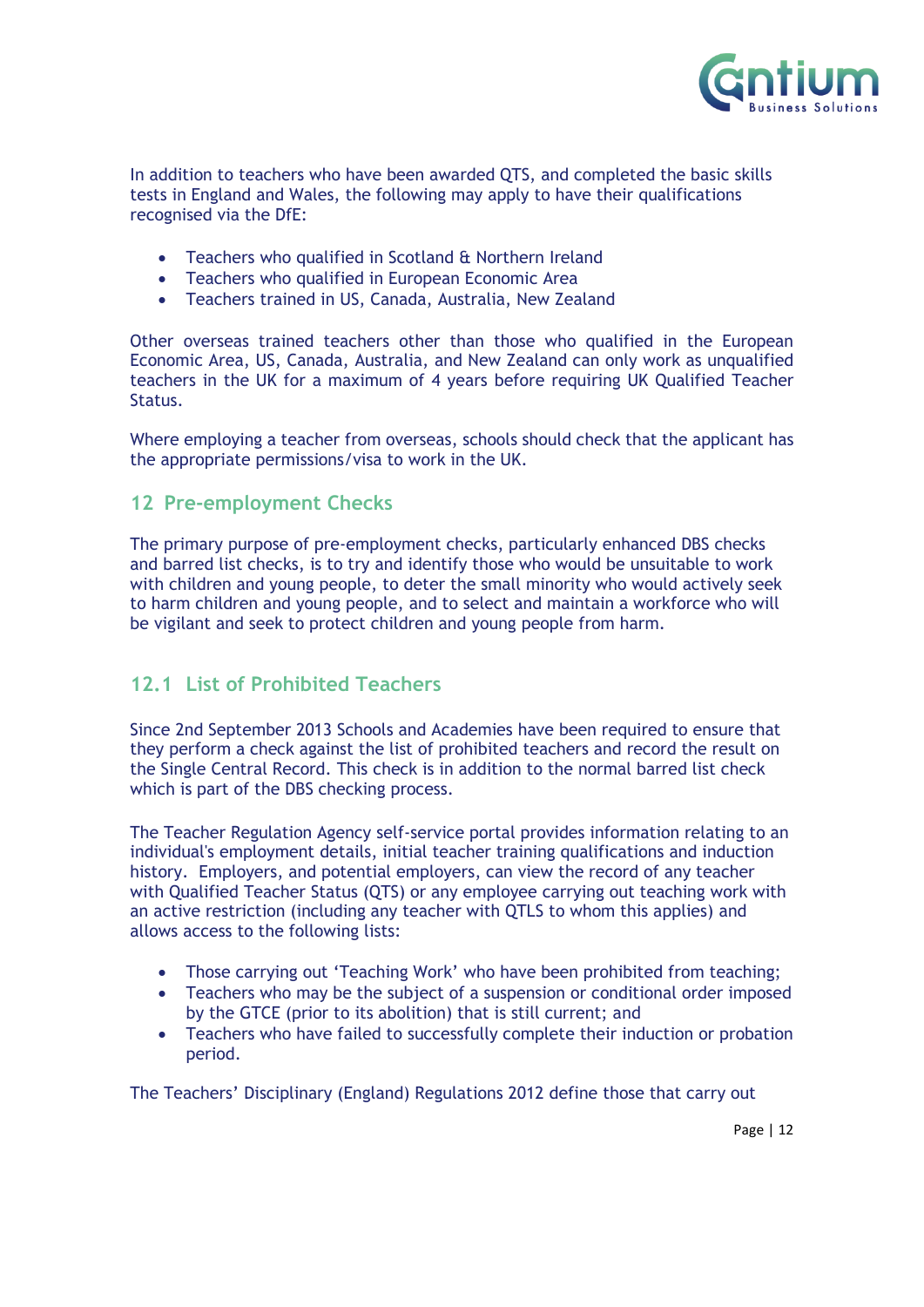

teaching work as: planning and preparing lessons and courses for pupils; delivering lessons to pupils; assessing the development, progress, and attainment of pupils; and reporting on the development, progress and attainment of pupils. It is not 'teaching work' if the person carrying out the work does so under the direction of a teacher, for example, work undertaken by teaching assistants or volunteers.

#### <span id="page-12-0"></span>**12.2 Section 128 Prohibition from Management Check**

The revised standards require that checks be made for the existence of directions made by the Secretary of State, under s. 128 of the Education and Skills Act 2008, barring individuals from taking part in the management of an independent school, academy, or free school. The power to make such directions came into force on 8 September 2014. There are two methods of checks for a Section 128 direction.

- As part of an enhanced DBS check; or
- Separately using the Teaching Regulations Agency online portal.

If a check for a Section 128 direction is made through a DBS application, you must include on the DBS application form, within the position applied for, the words 'Management of Independent school'.

Whilst this guidance is intended for the recruitment of school employees, it should be noted that Keeping Children Safe in Education advises that a section 128 check should also be carried out when recruiting new governors in maintained schools because a person subject to a section 128 is disqualified from being a governor.

#### <span id="page-12-1"></span>**12.3 Overseas Checks**

Applicants are responsible for obtaining certificates of good character. The application process for criminal records checks or 'Certificates of Good Character' for someone from overseas varies from country to country.

For those applicants on a Tier 2 Visa, they must provide a criminal record certificate from any country where they have lived for 12 months or more in the last 10 years, while aged 18 or over.

For all other overseas checks for those who have worked or lived abroad, it is for the School to consider what is appropriate based on the circumstances of each individual case. It is advisable to request for all applicants who have lived overseas for a period of 6 months or more in the last 5 years to provide an overseas check. A DBS can only check records within the UK, so it is an important step of the pre-employment checks to obtain this.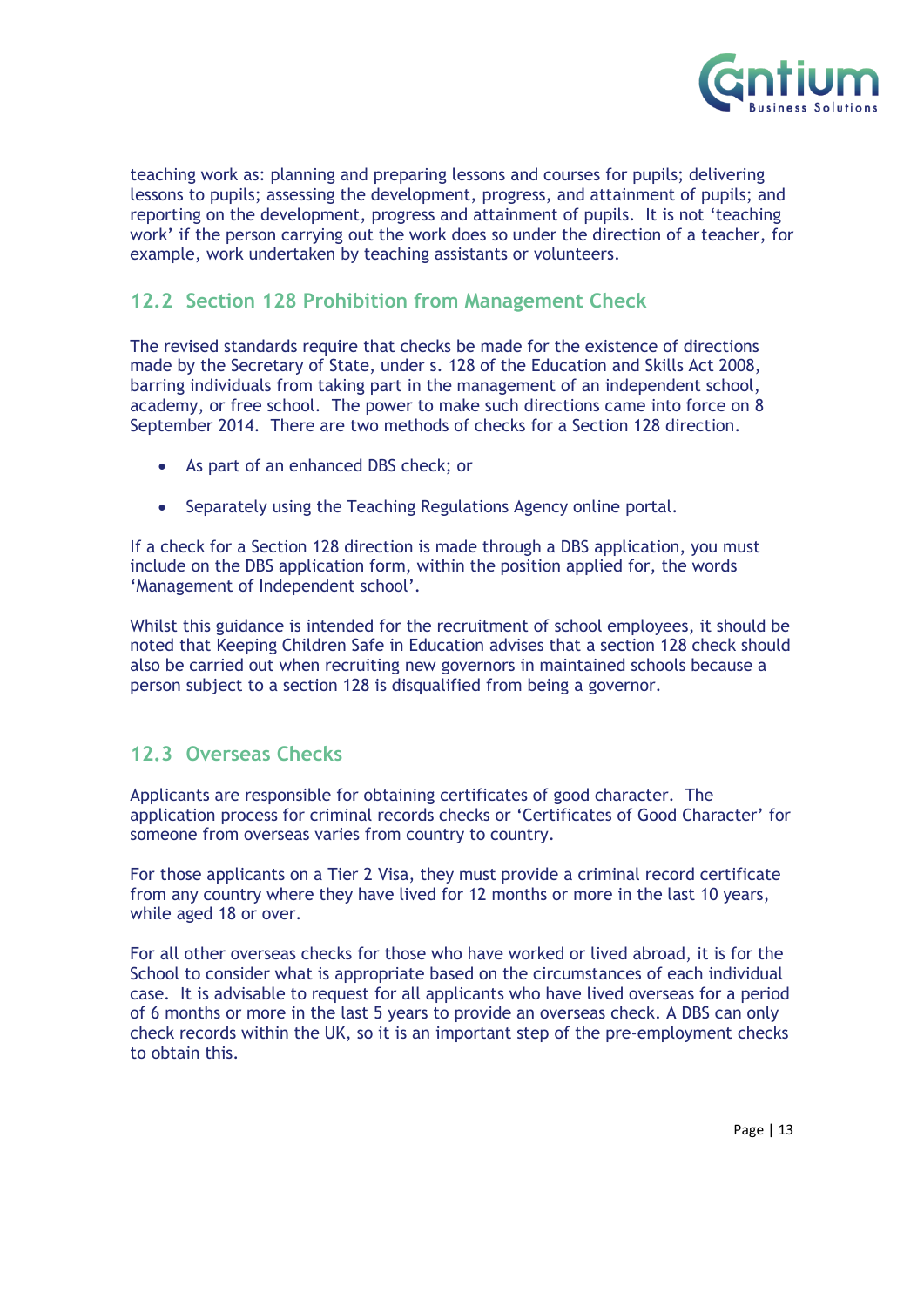

From 1 January 2021 the Teaching Regulation Agency will no longer maintain a list of EEA teachers with sanctions. Further guidance on changes to checks for EEA teachers can be found at [https://www.gov.uk/guidance/changes-to-checks-for-eu](https://www.gov.uk/guidance/changes-to-checks-for-eu-sanctions-on-eea-teachers-from-1-january-2021)[sanctions-on-eea-teachers-from-1-january-2021](https://www.gov.uk/guidance/changes-to-checks-for-eu-sanctions-on-eea-teachers-from-1-january-2021) 

#### <span id="page-13-0"></span>**12.4 DBS Checks**

A Disclosure and Barring Service (DBS) check is required for all staff directly employed by Schools and Academies in paid positions who will be engaging in regulated activity. Exceptions to this are those who have been continuously employed, or with a break of no more than 12 weeks, within the education sector prior to March 2002.

For those working in regulated activity, confirmation must be sought that the candidate is not included on the Children's Barred List. A check against the Children's Barred list will be requested as part of the DBS disclosure.

Regulated activity is defined as: -

- 1. Activity of a specified nature
	- Teaching, training, instruction, care, or supervision of children (except if the person undertaking the activities is under regular supervision) if carried out by the same person frequently or overnight.
	- Advice or guidance (except legal advice) provided wholly or mainly for children which relates to their physical, emotional, or educational wellbeing if carried out by the same person frequently or overnight.
- 2. Activity within specified establishment
	- Any activity that is for or on behalf of the establishment with the opportunity for contact with children if carried out frequently.
- 3. Health or personal care of a child
	- Healthcare provided to a child by a health care professional or by a person acting under the direction or supervision of a healthcare professional.
	- Physical help with eating, drinking, toileting, washing etc.
- 4. Day to day management of regulated activity
	- Day to day management, on a regular basis, of a person who is providing regulated activity in relation to children.

Page | 14 In addition to those in paid employment it is important to note that all volunteers having unsupervised, frequent, or intensive contact with children (i.e. regulated activity) must obtain an enhanced disclosure with barred list check. Schools/Academies may obtain an enhanced DBS certificate (not including barred list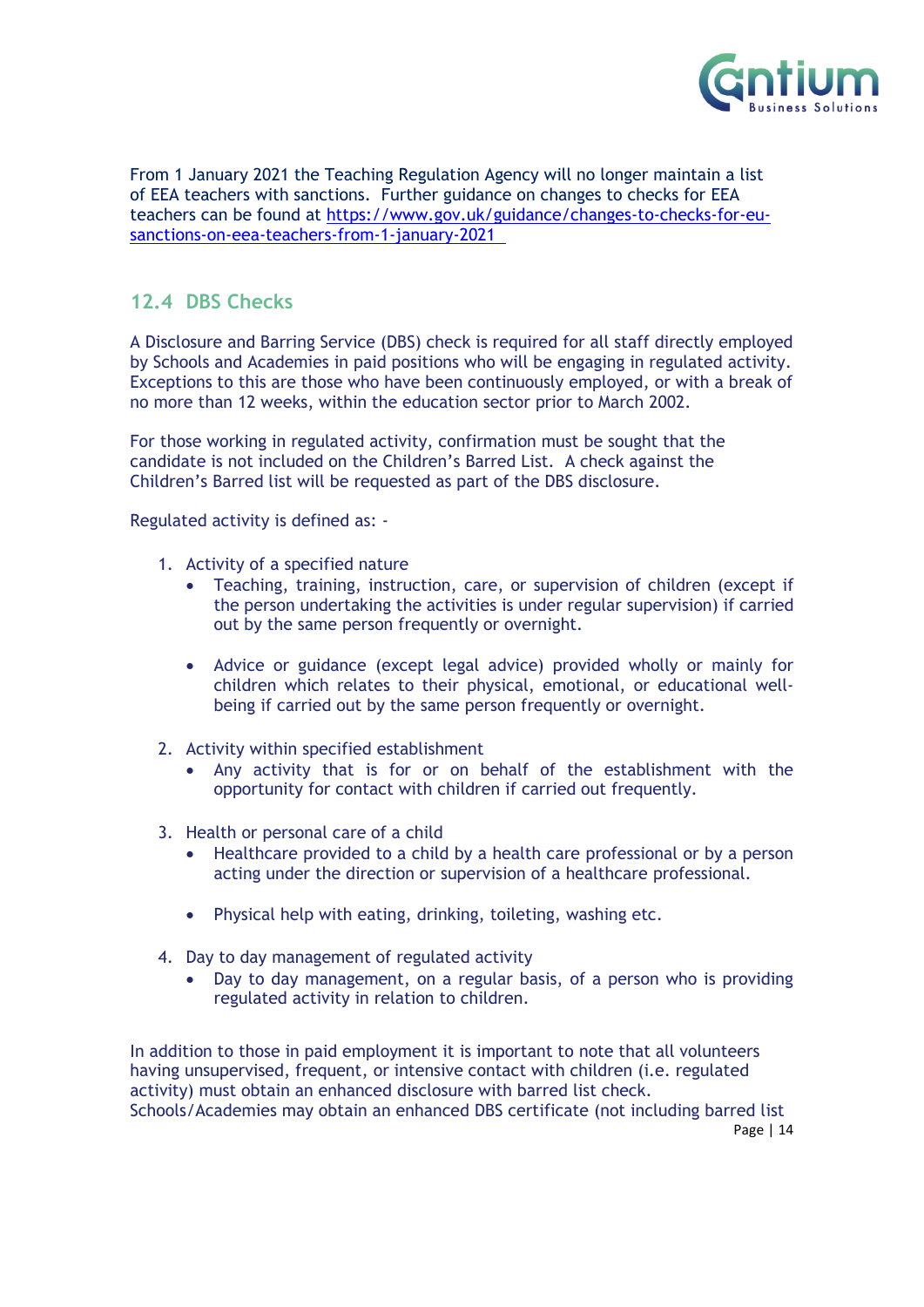

information) for volunteers who are not engaged in regulated activity, but who have the opportunity to come into contact with children on a regular basis e.g. supervised volunteer. Volunteers undertaking other one-off contact such as helping on sports day are not required to have an enhanced DBS check however, adequate supervision must be in place.

Further information can be found on the Cantium Business Solutions website.

#### <span id="page-14-0"></span>**12.5 Disqualification Under the Childcare Act 2006**

In February 2015, the government issued new statutory guidance called "Disqualification under the Childcare Act 2006" which replaces the former October 2014 document and clarifies the position with regard to schools. This guidance builds on the Childcare (Disqualification) Regulations 2009, which came about following the Education Act 2006.

The Regulations prohibit anyone who is disqualified themselves under the Regulations from working in a relevant setting, including in schools.

Schools are free to decide how to bring these requirements to the attention of their staff. As a means of making staff aware of their duty to provide such information, they may for example choose to include a section in the school's safeguarding policy, or another policy document, or by means of an addition to new staff members' contracts of employment. Schools should draw this guidance to the attention of their staff and the information provided by Ofsted.

#### **Who is covered under the regulations?**

The rules in relation to disqualification apply to the following: -

- Staff working directly with children under 5 years of age within the Early Years Foundation Stage
- Those providing 'wrap around' care (after school and breakfast clubs) with children up to 8 years of age.

The legislation applies to agency staff and volunteers as well as staff employed by a school. With regard to agency staff, the obligation to have fulfilled the requirements of the legislation is on the agency that employs them. Schools must obtain confirmation that agencies have done so.

|                         | <b>During School Hours</b> | Outside School Hours* |
|-------------------------|----------------------------|-----------------------|
| <b>Reception age or</b> | Covered                    | <b>Covered</b>        |
| vounger                 |                            |                       |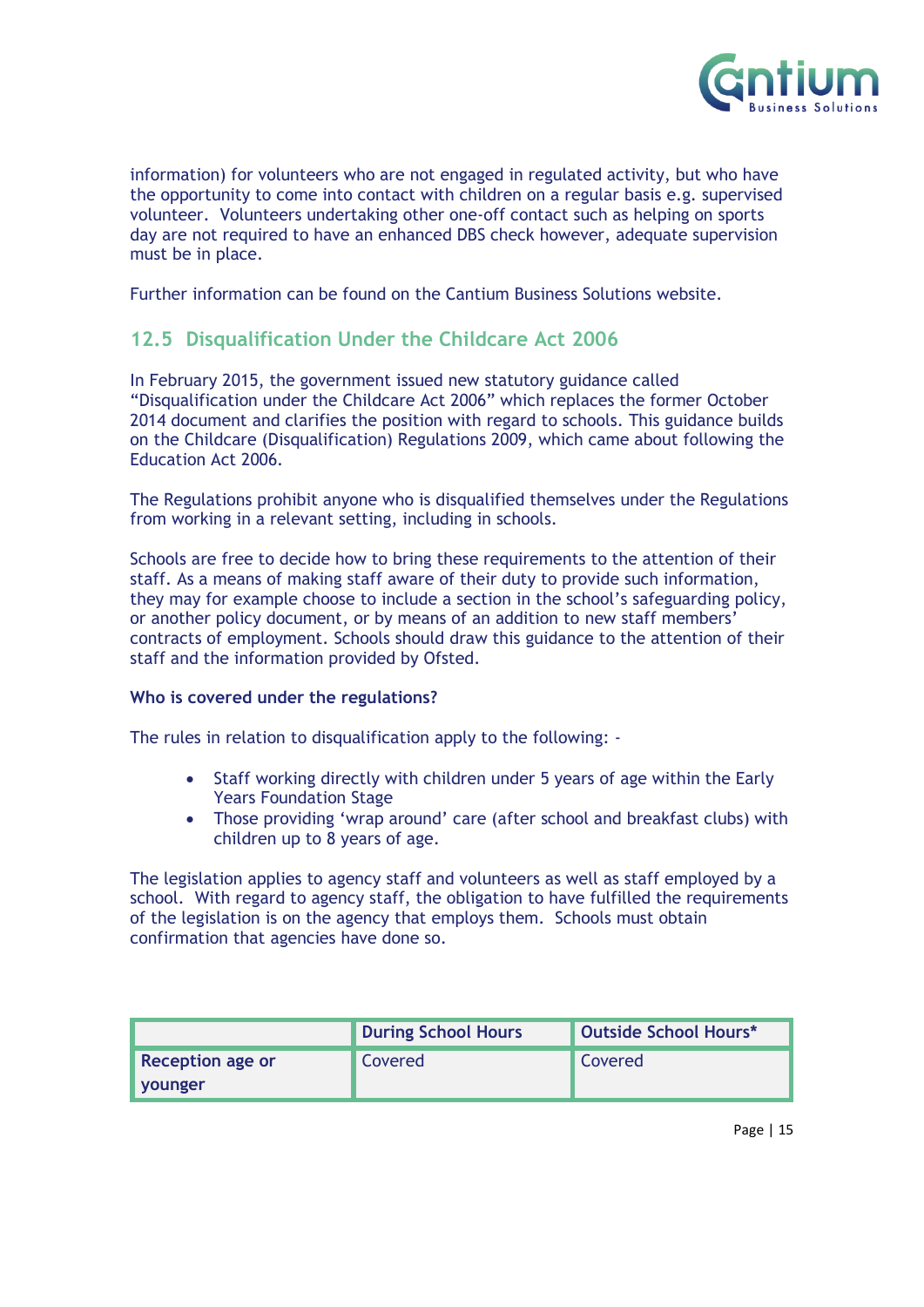

| <b>Older than Reception age</b> Not Covered |             | <b>Covered</b> |
|---------------------------------------------|-------------|----------------|
| until age 8                                 |             |                |
| 8 years or older                            | Not Covered | Not Covered    |

\*Outside school hours does not include school clubs e.g. Choir or sports' team, or detentions, but does include breakfast clubs or after-school provision.

Staff such as caretakers, cleaners, drivers, transport escorts, catering, and office staff, who are not employed to directly provide childcare, are NOT covered by the legislation.

Anybody involved in any form of health care provision for a child, including school nurses, and local authority staff (such as speech and language therapists and education psychologists) are NOT covered by the legislation.

School governors and proprietors are NOT covered by the legislation unless they directly manage work or volunteer in a relevant provision.

The guidance is available at:

[https://www.gov.uk/government/publications/disqualification-under-the-childcare](https://www.gov.uk/government/publications/disqualification-under-the-childcare-act-2006)[act-2006](https://www.gov.uk/government/publications/disqualification-under-the-childcare-act-2006)

#### <span id="page-15-0"></span>**13 Offer of Employment**

Offers of employment may be made verbally but should always be confirmed in writing and must always be conditional.

Verbal offers are legally binding, so care should be taken to ensure the terms offered are correct and accurate. Care should also be taken when discussing terms at interview since any offers made or implied could be regarded as binding.

All written and verbal offers must be made conditional upon the receipt of:

- Enhanced DBS check
- Verification of entitlement to work in the UK
- Verification of any relevant qualifications
- Receipt of 2 satisfactory references
- Satisfactory pre-employment health clearance

In addition, employees are required to confirm their date of birth and national insurance number.

Any verbal or written offer should clearly state that if these checks are unsatisfactory the offer of employment may be withdrawn. If the individual has commenced work, employment may be terminated with the minimum statutory notice however advice should always be sought from your HR Consultant/Provider before taking any action.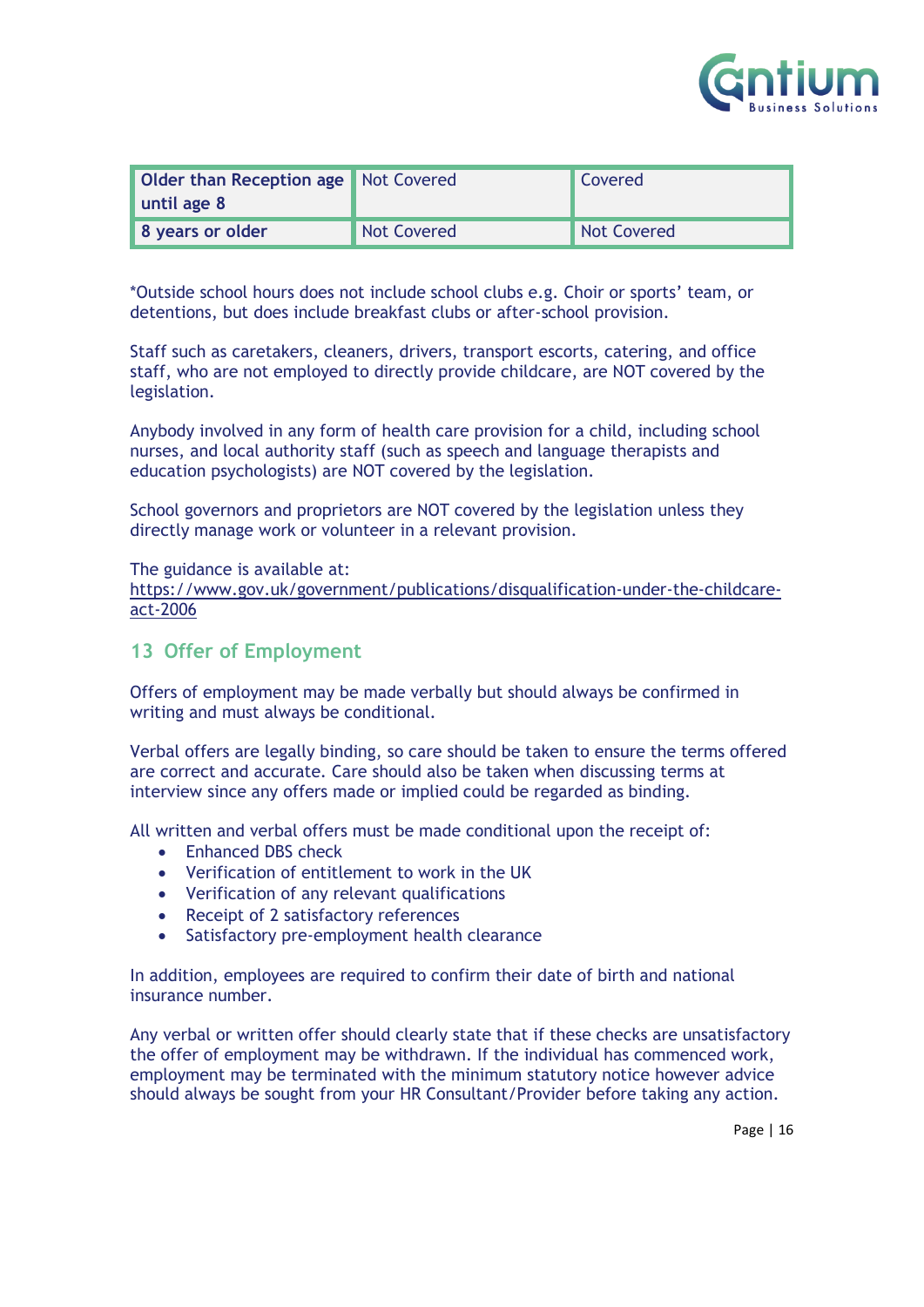

#### <span id="page-16-0"></span>**14 Unsuccessful Candidates**

Unsuccessful candidates should be notified in writing of the outcome of the selection process. It is good practice for candidates to be offered the opportunity to request feedback. Feedback should be constructive and evidence-based and should reference the person specification criteria.

At the end of the appointment process all copy identity documentation (passport/birth certificate etc.) relating to unsuccessful candidates should be securely destroyed however, copies of application forms, interview notes and references should be retained for six months from the date that the post is offered and accepted. All personal data will be stored and destroyed in line with GDPR.

#### <span id="page-16-1"></span>**15 Single Central Record**

Under the terms of the School Staffing (England) Regulations (as amended) schools are statutorily required to maintain records of the recruitment and vetting checks they make in a Single Central Record (SCR). Some checks are specifically required by Ofsted, while others are required in order to comply with the Keeping Children Safe in Education statutory guidance.

The Single Central Record (SCR) is a requirement for all schools and should be completed for:

- all staff (including supply staff, and teacher trainees on salaried routes) who work at the school. In colleges, this means those providing education to children; and
- for independent schools, including academies and free schools, all members of the proprietor body.

#### **Categories to be included on the SCR**

The following information must be recorded in respect of staff members: -

- Identity checks
- Barred list checks
- Enhanced DBS checks
- Prohibition from teaching checks (for those carrying out teaching work)
- Section 128 checks (for those in management positions in an independent school, academy, or free school)
- Further checks on people who have lived or worked outside the UK, including checks for restrictions or sanctions imposed by a European Economic Area (EEA) regulating authority
- Checks of professional qualifications (for example, qualified teacher status)
- Checks to establish individuals' right to work in the UK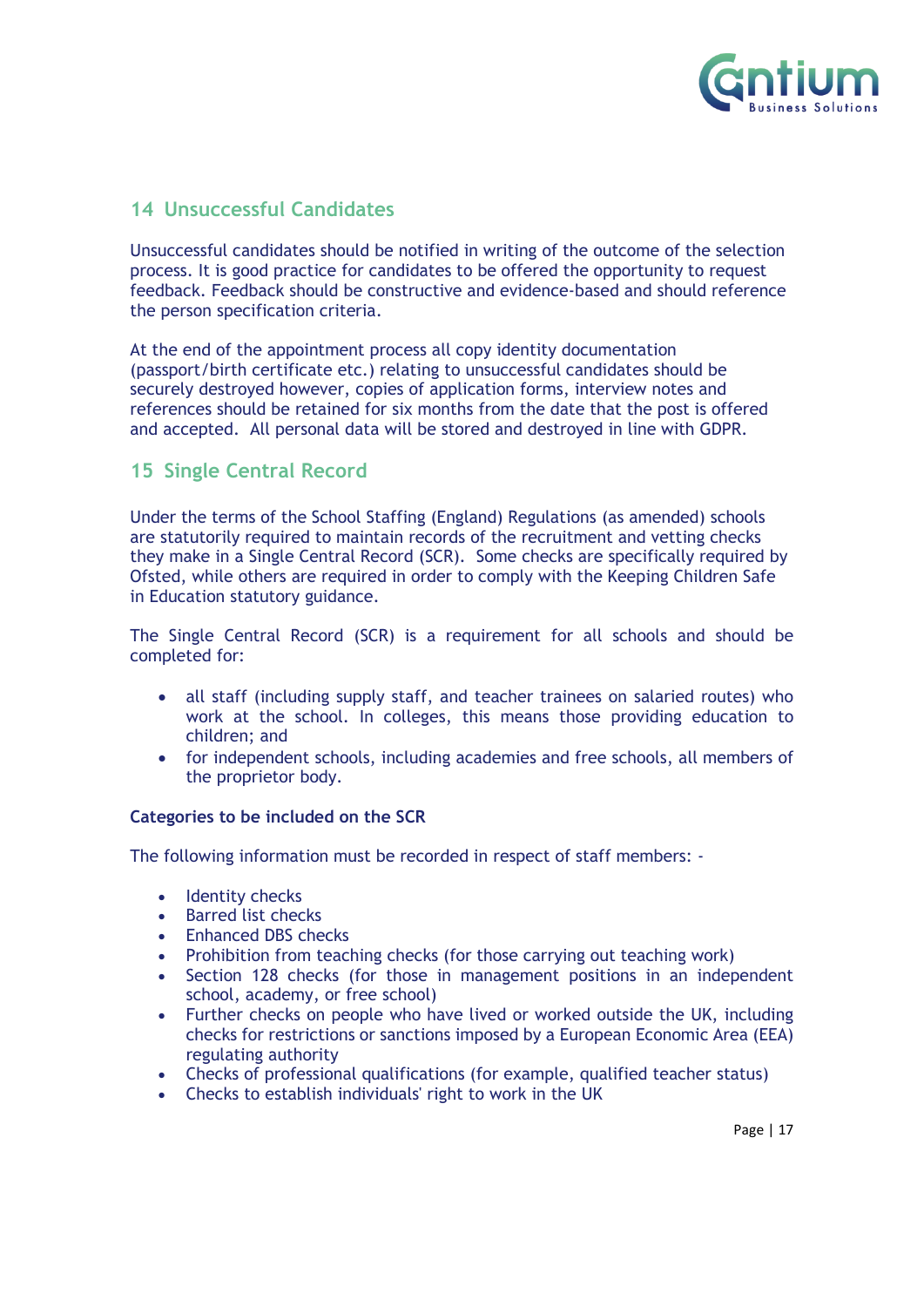

In respect of these checks, the SCR must record:

- Whether each check has been carried out, or a certificate obtained
- The date on which each check was carried out, or the certificate obtained

#### **Supply staff**

For supply staff, schools should also include whether written confirmation has been received that the agency has carried out the relevant checks and obtained the appropriate certificates, the date that confirmation was received and whether any enhanced DBS check certificate has been provided in respect of the member of staff. Each person's identity should be confirmed on arrival in school.

#### **Contractors**

For contractors working in the school, the contractor should be asked to provide the DBS Disclosure number and date of issue for each individual. You must also confirm each person's identity on arrival in the school.

Whilst there is no statutory duty to include details of any other checks on the Single Central Record, schools are free to record any other information deemed relevant. For example, checks for volunteers and governors, childcare disqualification, safeguarding training, references…

For further details of records that must be kept please refer to: -

For maintained schools; Regulations 12 (7) and 24 (7) and Schedule 2 to the School Staffing (England) Regulations 2009 and the School Staffing (England) (Amendment) regulations 2013.

For independent schools (including academies and free schools); Part 4 of the Schedule to the Education (Independent School Standards) Regulations 2014.

#### <span id="page-17-0"></span>**16 Induction**

The individual induction programme should cover the training required by the new starter to carry out their role and to maintain safe working practices; this may include:

- Health and safety training
- Manual handling
- Child protection/safeguarding training
- Code of conduct
- Behaviour policies and how to report concerns
- Part 1 of Keeping Children Safe in Education
- Childcare Disqualification requirements
- Prevent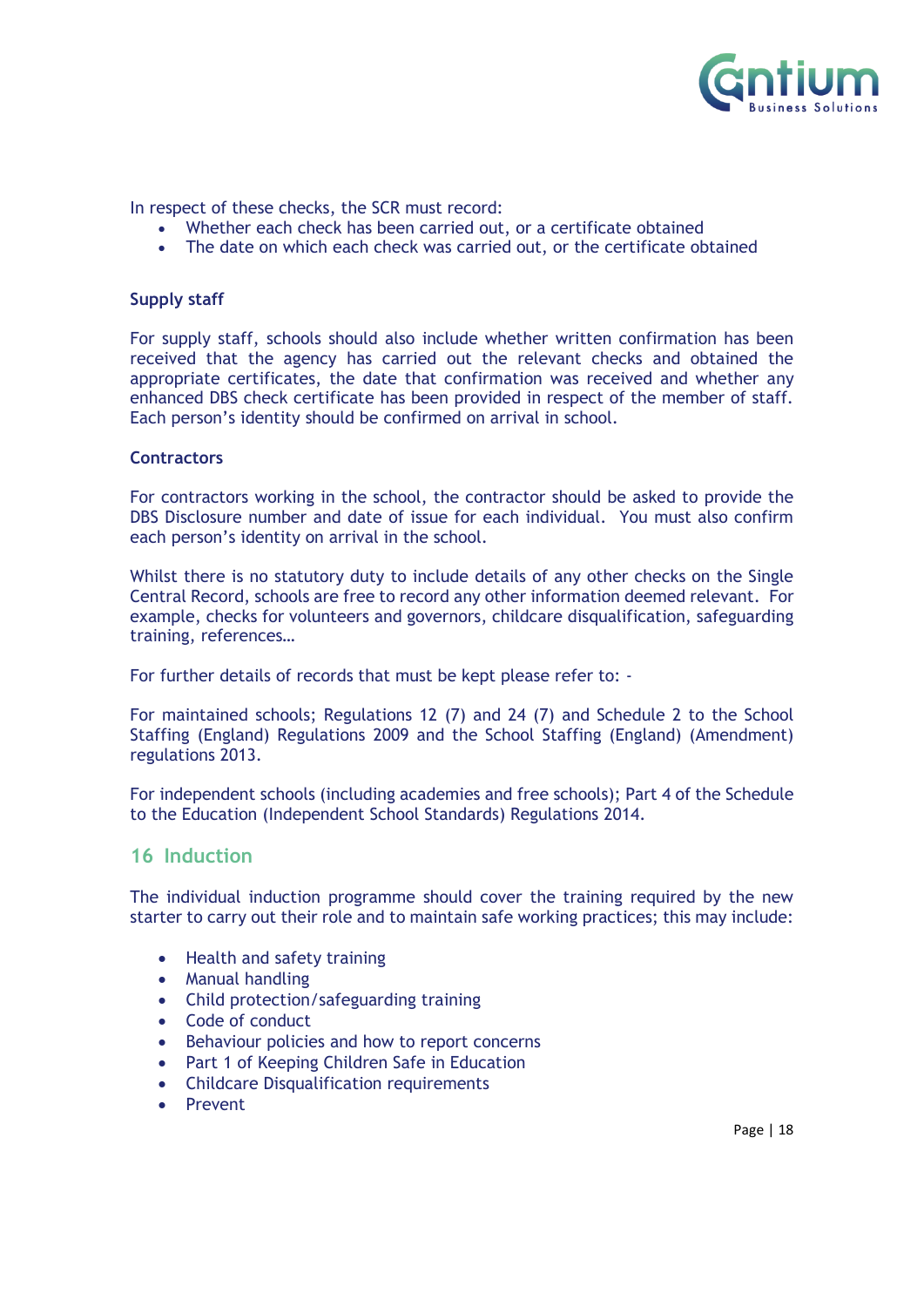

• GDPR

An effective induction helps the new starter to understand their role and how they fit into the school/academy, become fully effective in their role in the shortest possible time and establish effective working relationships leading to improved performance and effectiveness.

A checklist of basic information should be given to all new starters together with details of where they can access all school/academy policies and procedures, who is available to support them in their new role, the expectations of the school/academy and how to raise issues and concerns between reviews.

Probation review dates or induction review dates should be included in the initial induction plan to ensure that line managers and staff have clear expectations of when they will meet. These meetings are an opportunity for:

- progress to be recognised and praised;
- the line manager to make the new starter aware of any concerns or gaps between performance and expectation;
- the employee to ask questions or raise concerns that they may have;
- training and development to be reviewed;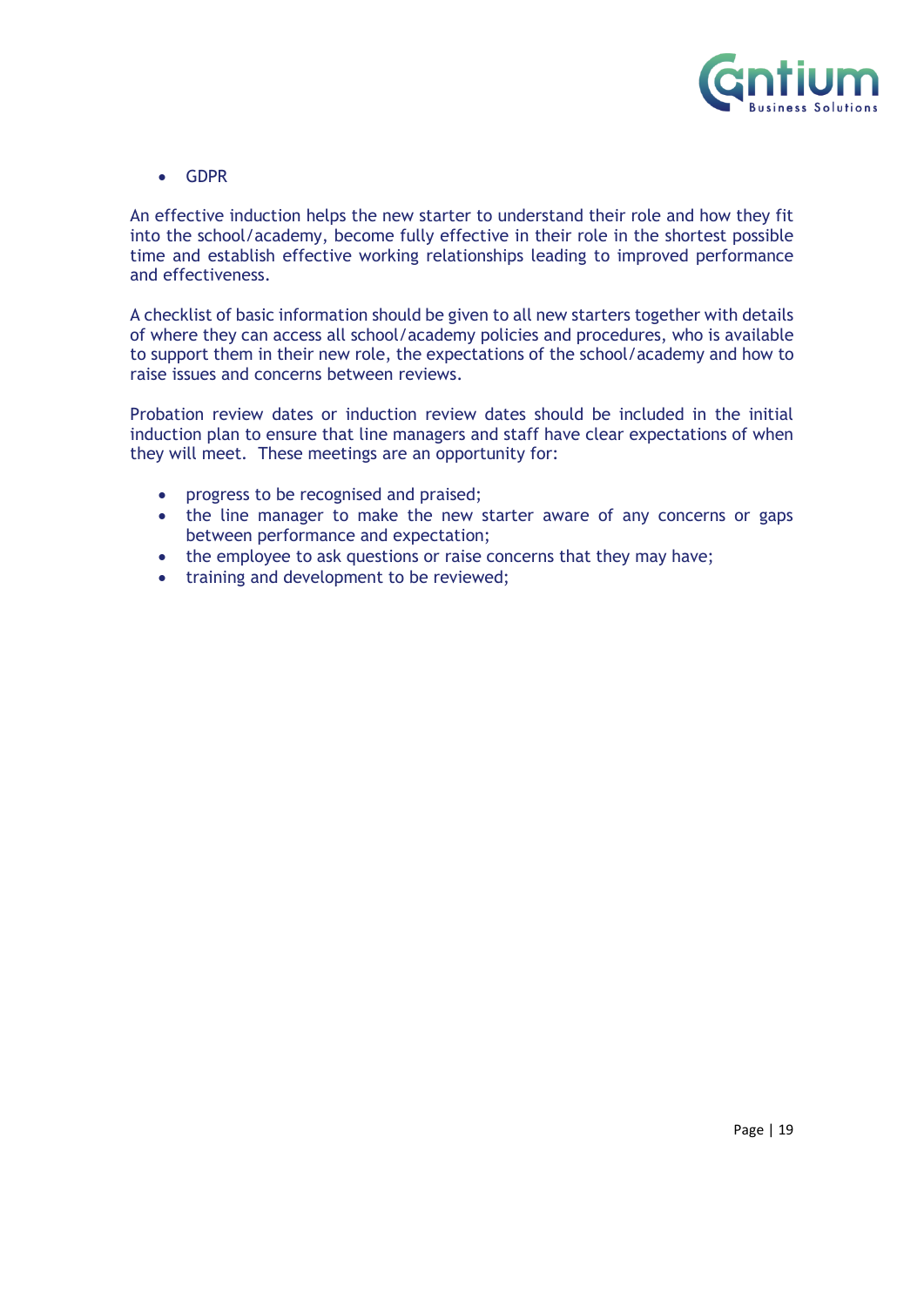

# <span id="page-19-0"></span>**Appendix One - Induction Checklist & Plan**

| <b>Employee name:</b>   |  |
|-------------------------|--|
| <b>Job Title:</b>       |  |
| Department:             |  |
| <b>Post Start Date:</b> |  |
| <b>Line Manager:</b>    |  |

|                       |                                                              | Date      |
|-----------------------|--------------------------------------------------------------|-----------|
|                       |                                                              | Completed |
| <b>Pre-Employment</b> | <b>Pre-Employment Checks Completed</b>                       |           |
|                       | Joining Instructions Provided                                |           |
|                       |                                                              |           |
|                       | New Employee Paperwork Submitted to Payroll<br>/ HR Provider |           |
|                       | Work area prepared                                           |           |
|                       | Swipe card / access set up                                   |           |
|                       | IT access set up                                             |           |
|                       |                                                              |           |

|                                  |                                         | Date<br>Completed |
|----------------------------------|-----------------------------------------|-------------------|
| Introduction to<br><b>School</b> | Meeting with headteacher / line manager |                   |
|                                  | School's culture / ethos explained      |                   |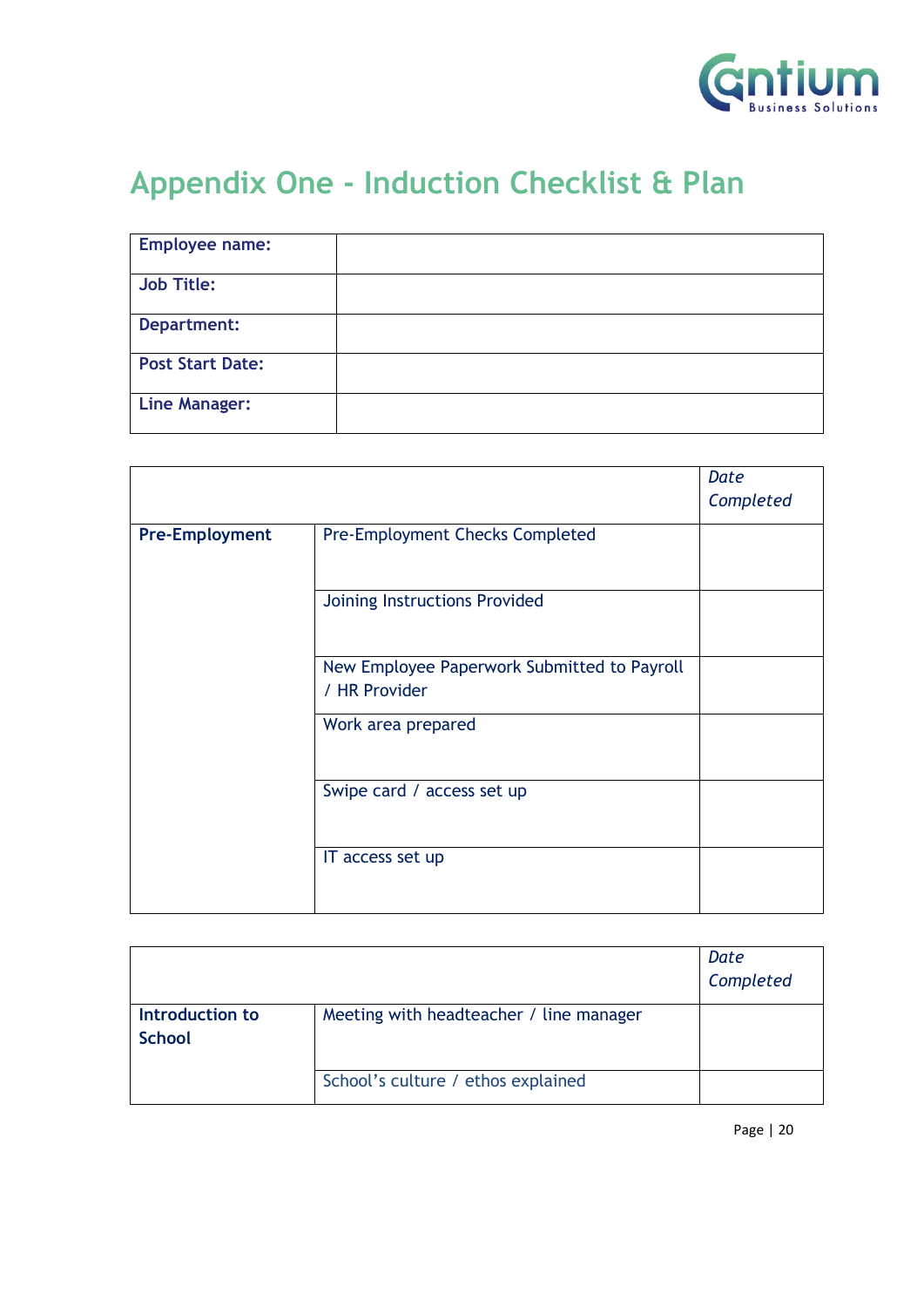

| <b>Introductions</b><br>Key personnel - Dept leads, SBM -<br>$\bullet$<br>contact for HR/Payroll queries<br>Immediate colleagues<br>$\bullet$<br>Wider school colleagues (e.g. governors)<br>$\bullet$ |  |
|--------------------------------------------------------------------------------------------------------------------------------------------------------------------------------------------------------|--|
| Site orientation & access                                                                                                                                                                              |  |
| <b>Facilities for staff</b>                                                                                                                                                                            |  |
| IT / Telephone system induction                                                                                                                                                                        |  |
| Data Protection policies/GDPR                                                                                                                                                                          |  |
| Key terms explained                                                                                                                                                                                    |  |

|                                                |                                          | Date<br>Completed |
|------------------------------------------------|------------------------------------------|-------------------|
| <b>Terms &amp; Conditions</b><br>of Employment | Staff handbook / Code of Conduct issued  |                   |
|                                                | Payroll, pension & expenses arrangements |                   |
|                                                | Absence / sickness procedures            |                   |
|                                                | Working time / breaks / flex             |                   |
|                                                | <b>Annual leave</b>                      |                   |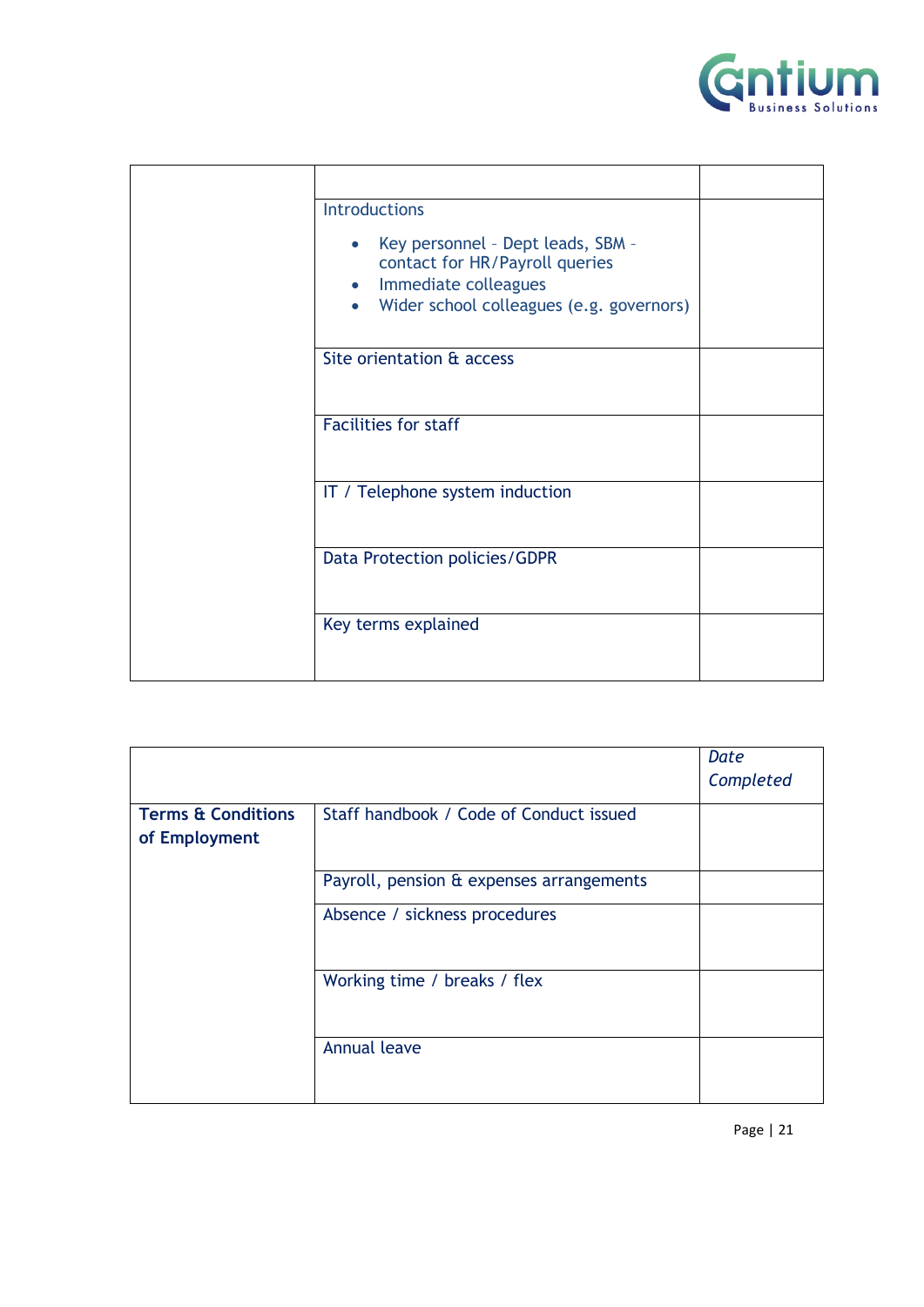

| Performance management system explained |  |
|-----------------------------------------|--|
| <b>Disciplinary Policy</b>              |  |
| <b>Grievance Policy</b>                 |  |
| <b>Probationary Period</b>              |  |
| E Safety / Social Media Policy          |  |
| <b>Dress Code</b>                       |  |
|                                         |  |

|                     |                                     | Date      |
|---------------------|-------------------------------------|-----------|
|                     |                                     | Completed |
| <b>Safeguarding</b> | <b>School's Safeguarding Policy</b> |           |
|                     | Keeping Children Safe in Education  |           |
|                     | <b>Disqualification discussed</b>   |           |
|                     | (if applicable)                     |           |

|                            |                                                | Date      |
|----------------------------|------------------------------------------------|-----------|
|                            |                                                | Completed |
| <b>Health &amp; Safety</b> | Health & Safety Policy                         |           |
|                            | <b>Emergency Exits / Evacuation Procedures</b> |           |
|                            | <b>First Aid Facilities</b>                    |           |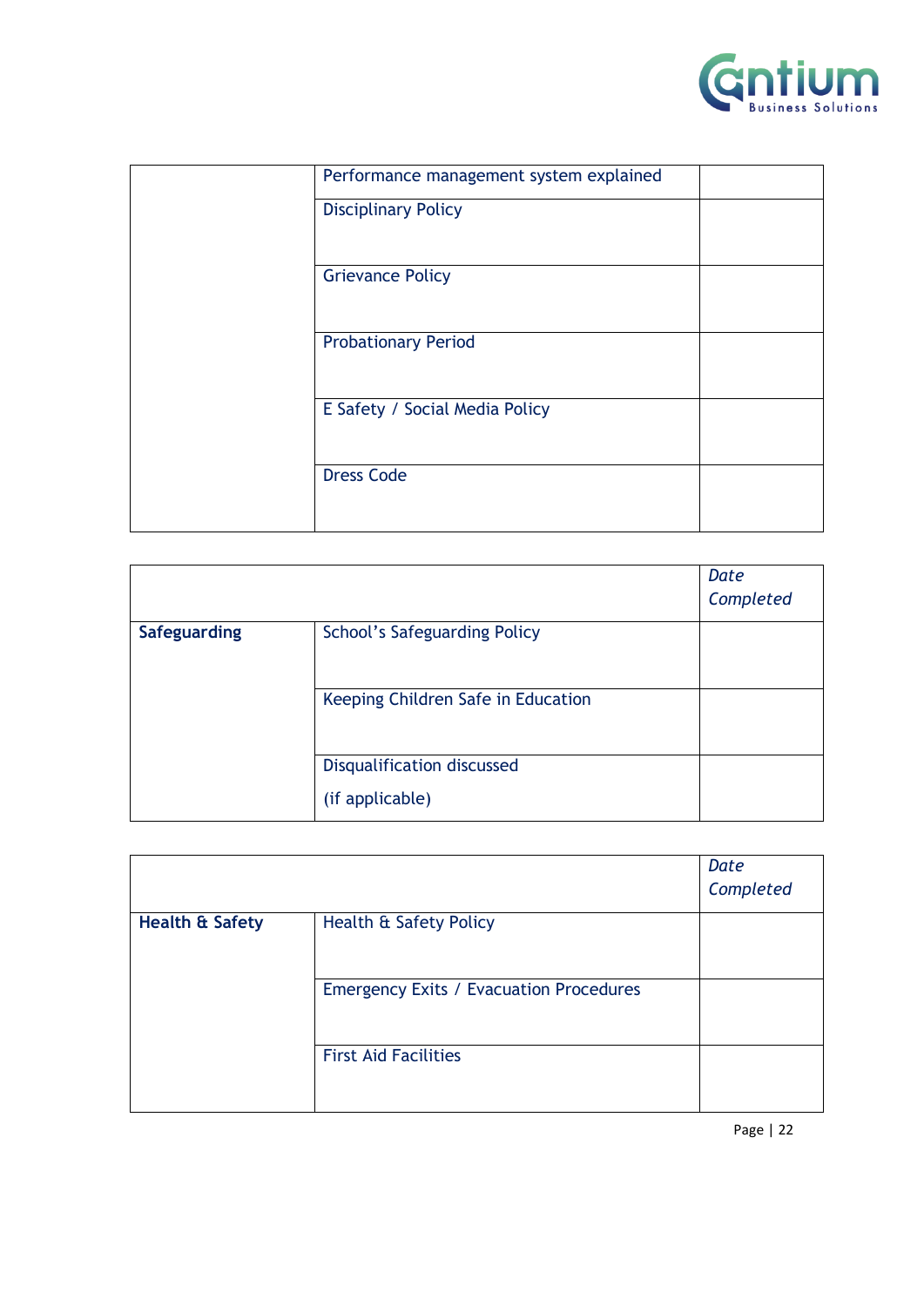

| <b>Accident Reporting</b>   |  |
|-----------------------------|--|
| <b>Protective Equipment</b> |  |
| <b>Specific Hazards</b>     |  |
| <b>Smoking Policy</b>       |  |

|                                          |                                                                              | Date      |
|------------------------------------------|------------------------------------------------------------------------------|-----------|
|                                          |                                                                              | Completed |
| <b>Role Specific</b><br><b>Induction</b> | School to specify arrangements here                                          |           |
|                                          | Include reference to personal development<br>plan and/or probationary review |           |
|                                          | Introductions to key contacts e.g. statutory<br>agency contacts, suppliers   |           |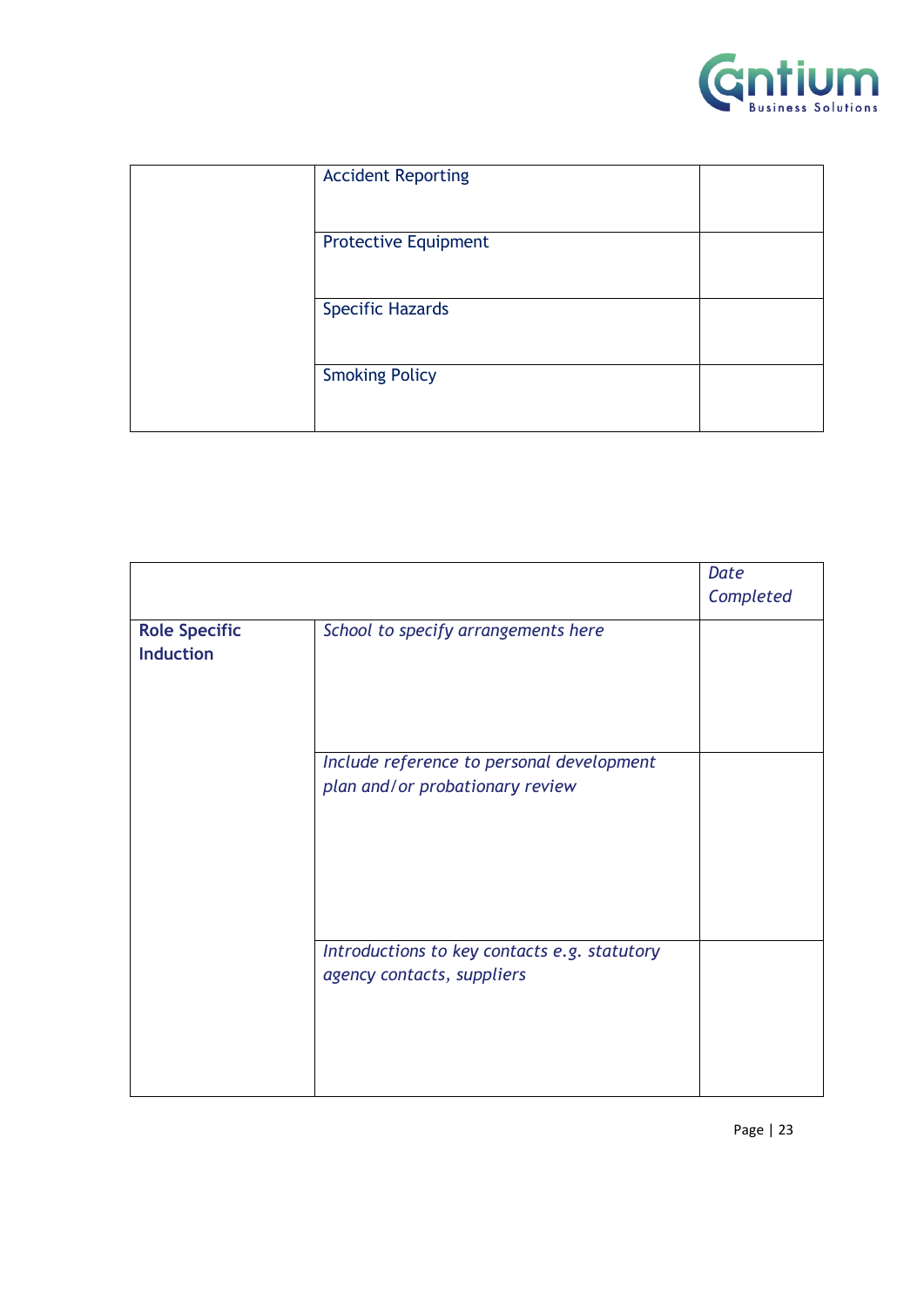

#### **Induction Calendar**

*Please indicate any specific induction activities, meetings and/or events.* 

#### **Week 1**

|                | Morning | Afternoon |
|----------------|---------|-----------|
| Monday         |         |           |
| <b>Tuesday</b> |         |           |
| Wednesday      |         |           |
| Thursday       |         |           |
| Friday         |         |           |

#### **Week 2**

|           | <b>Morning</b> | Afternoon |
|-----------|----------------|-----------|
| Monday    |                |           |
| Tuesday   |                |           |
| Wednesday |                |           |
| Thursday  |                |           |
| Friday    |                |           |

#### **Week 3**

|           | <b>Morning</b> | Afternoon |
|-----------|----------------|-----------|
| Monday    |                |           |
| Tuesday   |                |           |
| Wednesday |                |           |
| Thursday  |                |           |
| Friday    |                |           |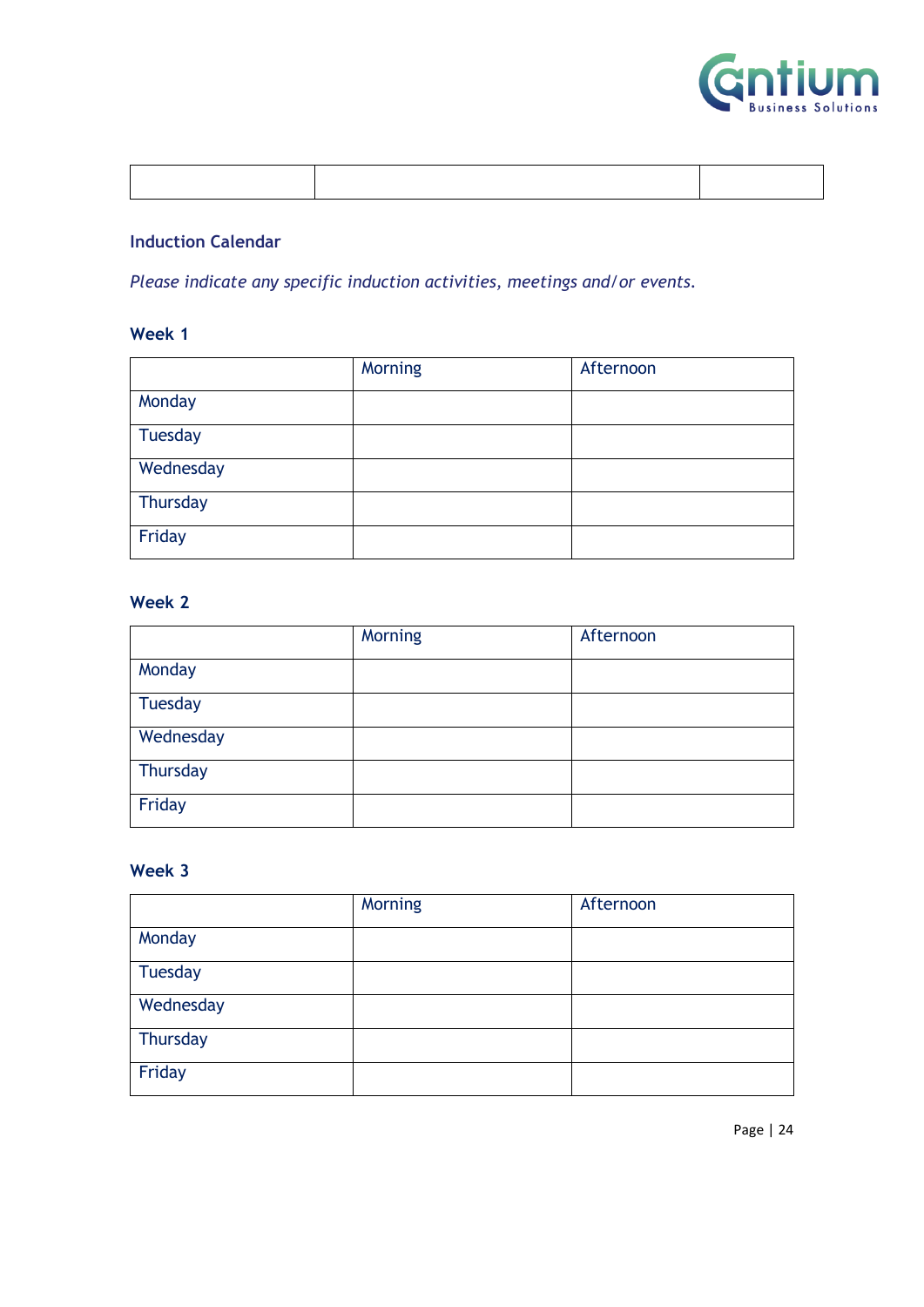

#### **Week 4**

|                | <b>Morning</b> | Afternoon |
|----------------|----------------|-----------|
| Monday         |                |           |
| <b>Tuesday</b> |                |           |
| Wednesday      |                |           |
| Thursday       |                |           |
| Friday         |                |           |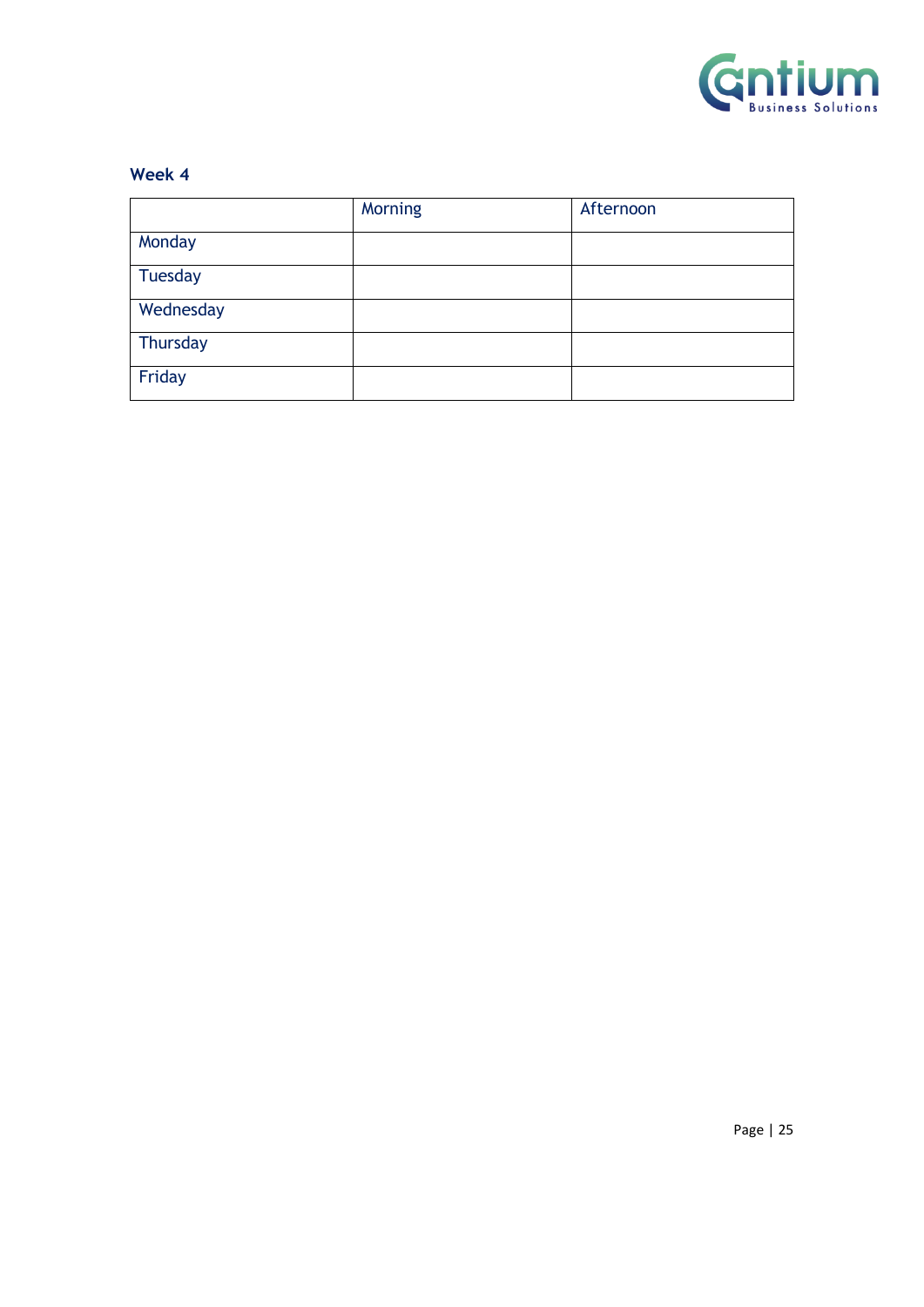

# <span id="page-25-0"></span>**Appendix Two - Recruitment Process Checklist**

#### UK or EEA National / Employee not requiring certificate of sponsorship

|       | <b>Applicant's Name:</b>                            |                                                                                                                                                                                                                     |  |
|-------|-----------------------------------------------------|---------------------------------------------------------------------------------------------------------------------------------------------------------------------------------------------------------------------|--|
| Post: |                                                     |                                                                                                                                                                                                                     |  |
|       | Date to be advertised:                              |                                                                                                                                                                                                                     |  |
|       | Closing date:                                       |                                                                                                                                                                                                                     |  |
|       | Interview date/s:                                   |                                                                                                                                                                                                                     |  |
|       | Interview panel:                                    |                                                                                                                                                                                                                     |  |
|       | <b>Action / Comments:</b>                           |                                                                                                                                                                                                                     |  |
|       | 1. Identify the Vacancy:<br><b>Date</b>             |                                                                                                                                                                                                                     |  |
|       |                                                     | If you are seeking to recruit an EEA or non-UK national or a candidate<br>requiring a certificate of sponsorship - please contact Cantium HR<br>Consultancy for guidance before commencing the recruitment process. |  |
| a     | permanent / grade.                                  | Define the requirements of the role - e.g. hours / weeks / temporary or                                                                                                                                             |  |
| b     | Draw up the job description & person specification. |                                                                                                                                                                                                                     |  |
| C     | interview dates).                                   | Plan Recruitment Timescales (i.e. closing dates, testing dates,                                                                                                                                                     |  |
| d     |                                                     | Agree interview panel and inform them of timescales.                                                                                                                                                                |  |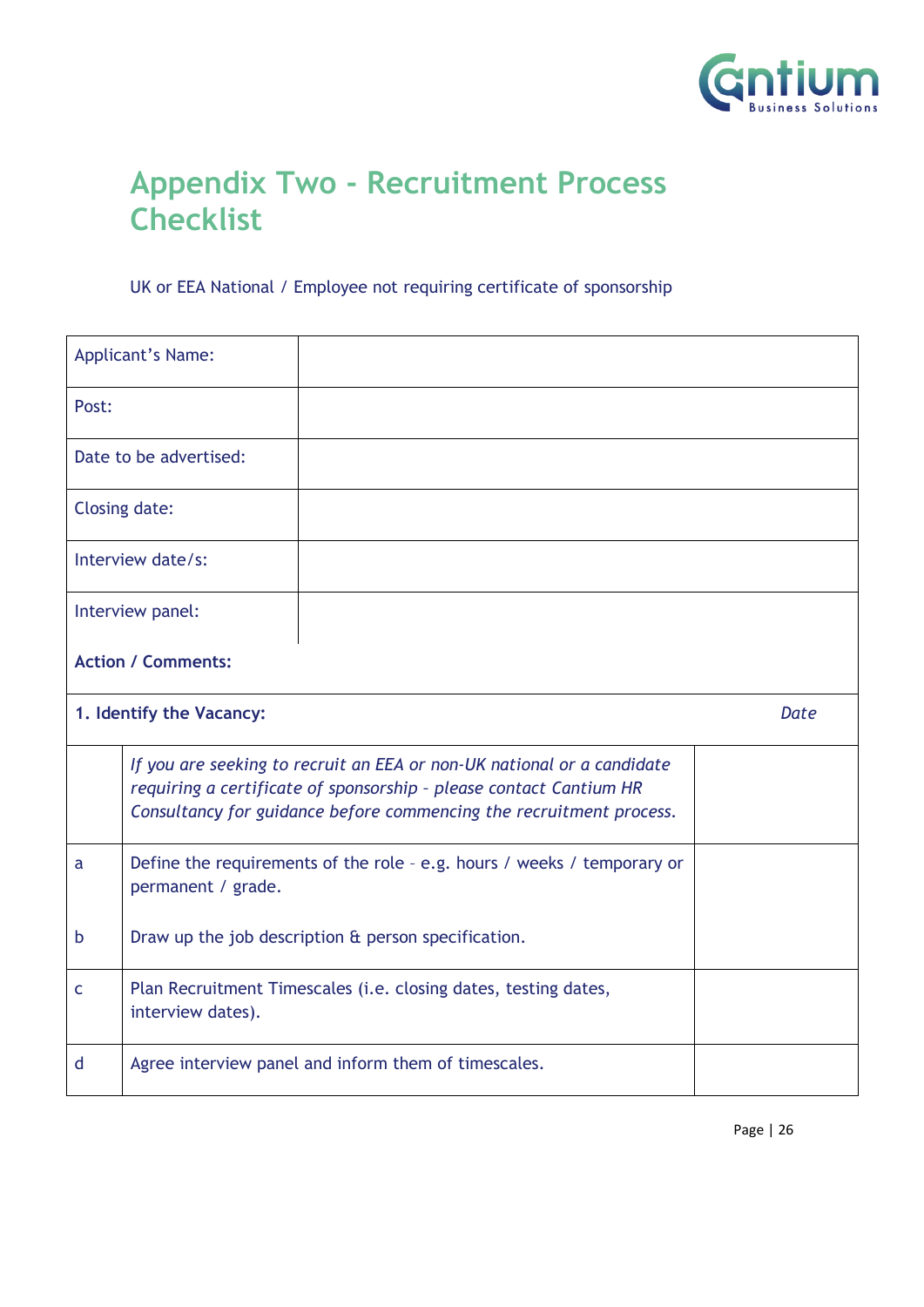

|             | Ensure one member of the panel has undertaken safer recruitment<br>training.<br>2. Advertise Post:                                                                                                                                                                                                                      | Date |
|-------------|-------------------------------------------------------------------------------------------------------------------------------------------------------------------------------------------------------------------------------------------------------------------------------------------------------------------------|------|
| a           | Prepare and place advert.                                                                                                                                                                                                                                                                                               |      |
| b           | Compile Application pack.<br>To include:<br>Cover letter with instructions for completing the application.<br>$\bullet$<br>Job Description and Person Specification.<br>$\bullet$<br>Application Form.<br>$\bullet$<br>Employer information and relevant policies.<br>$\bullet$<br>Safeguarding statement.<br>$\bullet$ |      |
|             | 3. Shortlist Candidates:                                                                                                                                                                                                                                                                                                | Date |
| a           | Review application forms to check for omissions/anomalies.                                                                                                                                                                                                                                                              |      |
| b           | Shortlist candidates against Job Description and Person Specification.                                                                                                                                                                                                                                                  |      |
| $\mathsf C$ | Record shortlisting decisions on selection matrix.                                                                                                                                                                                                                                                                      |      |
| d           | Devise selection programme - including any selection activities.                                                                                                                                                                                                                                                        |      |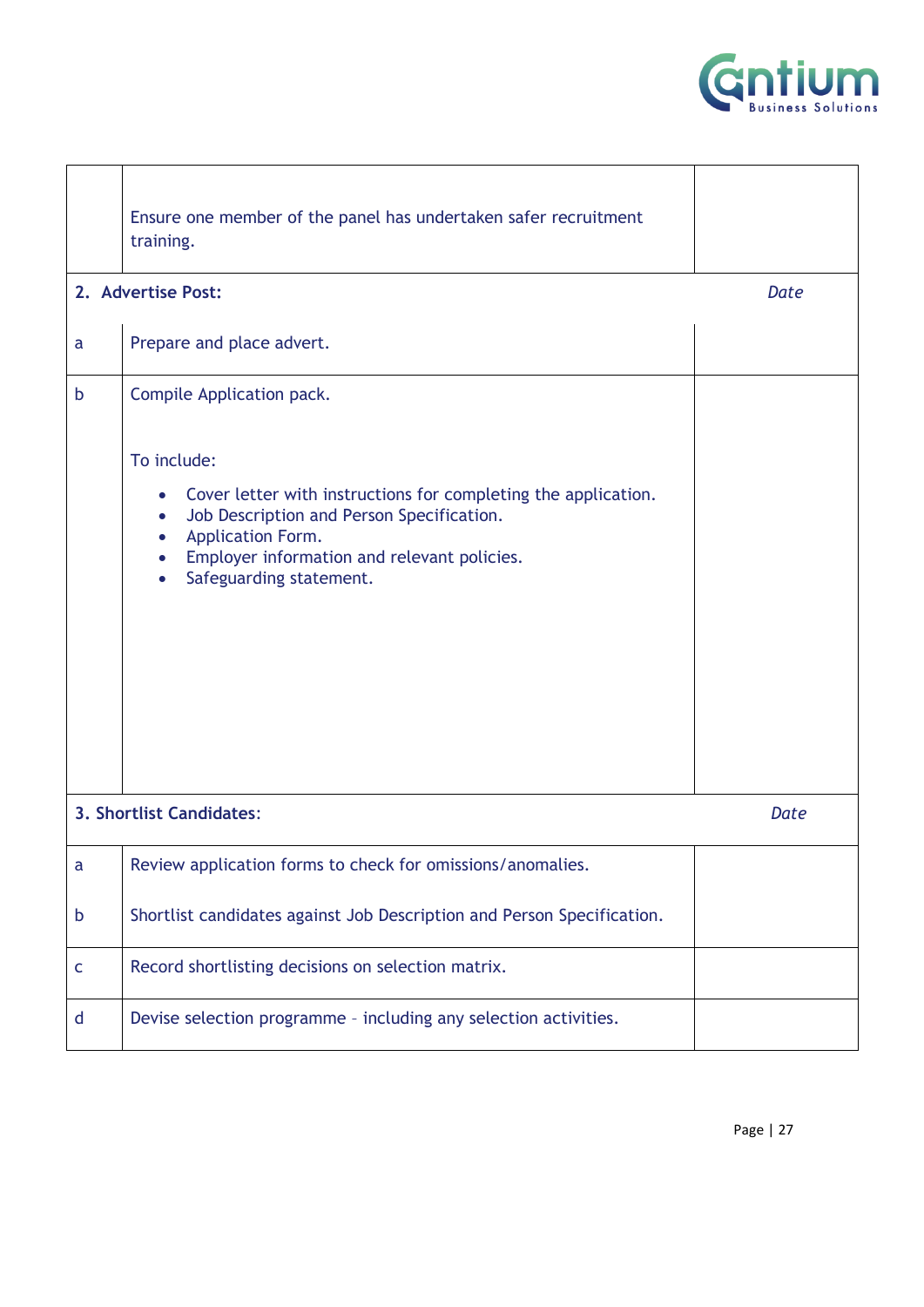

|   | 4. Pre-Interview Checks:                                                                                                                                                                                                                                                                                                                                                                                             | Date                          |
|---|----------------------------------------------------------------------------------------------------------------------------------------------------------------------------------------------------------------------------------------------------------------------------------------------------------------------------------------------------------------------------------------------------------------------|-------------------------------|
| a | Request references in advance of interview with the consent of the<br>employee.                                                                                                                                                                                                                                                                                                                                      | Date Reference 1<br>received: |
|   | Ensure one reference is from current / most recent employer. Where<br>the applicant is not currently working in school / childcare setting -<br>but has done so in the past - one reference must be from the most<br>recent children's workforce employer                                                                                                                                                            | Date Reference 2<br>received: |
| b | Review references to check for omissions/anomalies                                                                                                                                                                                                                                                                                                                                                                   |                               |
|   | Seek clarification from referee if required                                                                                                                                                                                                                                                                                                                                                                          |                               |
| C | Complete Teacher Status Check via Teacher Service Register                                                                                                                                                                                                                                                                                                                                                           |                               |
|   | <b>Verification of:</b><br><b>UK QTS</b><br>$\bullet$<br>Check prohibition from teaching orders where applying for a<br>teaching role, or where applicant has held a teaching post in the<br>past (this provision applies to any post requiring an individual to<br>undertake teaching work such as unqualified teacher or HLTA)<br>https://www.gov.uk/guidance/teacher-status-checks-information-for-<br>employers; |                               |
|   | 5. Prepare Interviews:                                                                                                                                                                                                                                                                                                                                                                                               | Date                          |
| a | Prepare interview questions - incorporating safer recruitment questions<br>for all posts.                                                                                                                                                                                                                                                                                                                            |                               |
| b | Arrange venue.                                                                                                                                                                                                                                                                                                                                                                                                       |                               |
| c | Invite candidates to interview.                                                                                                                                                                                                                                                                                                                                                                                      |                               |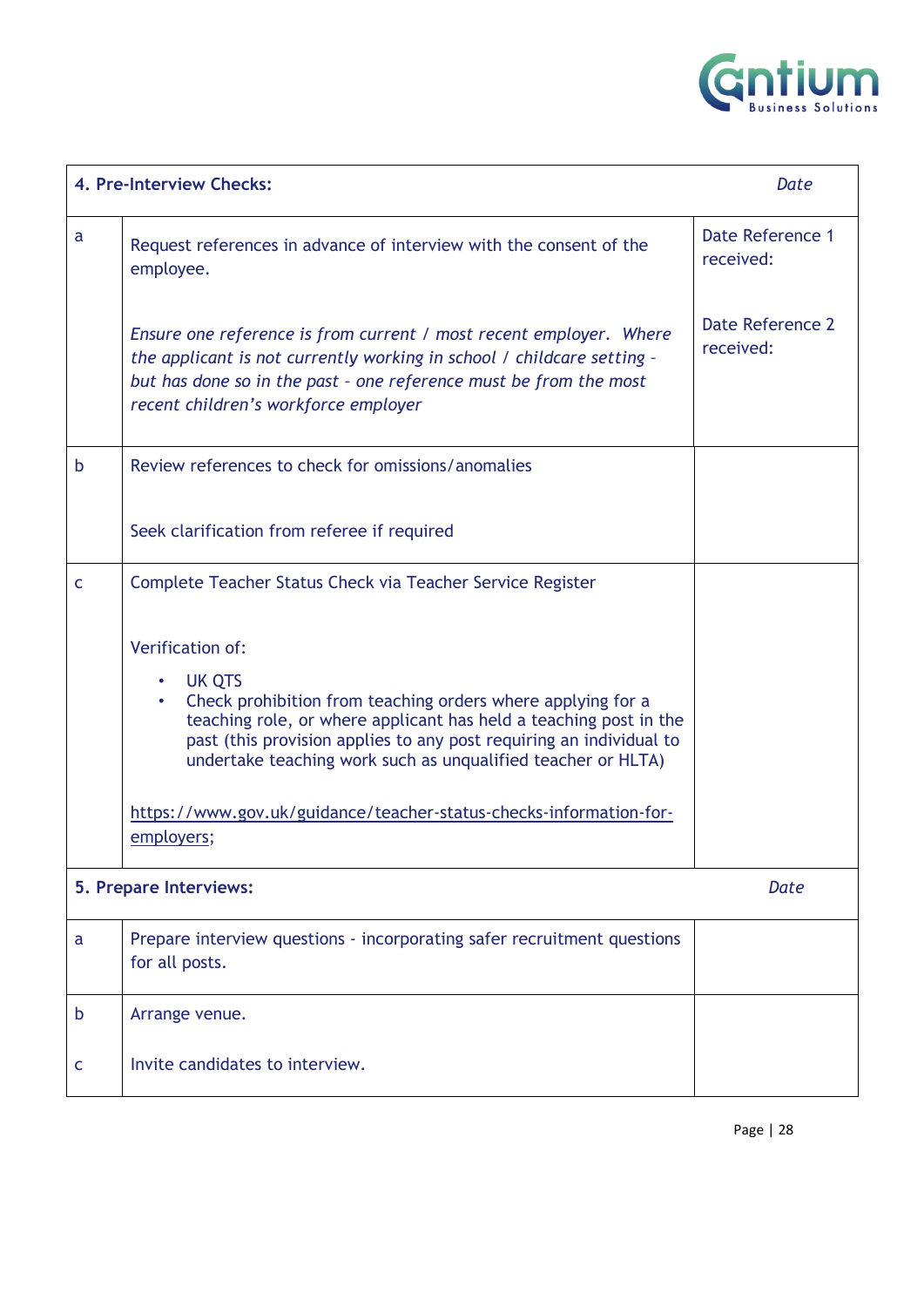

|   | Check whether candidates have any additional requirements / require<br>adjustment at interview.                                                                                                                                                               |      |
|---|---------------------------------------------------------------------------------------------------------------------------------------------------------------------------------------------------------------------------------------------------------------|------|
|   | Request that candidates bring original right to work documents and<br>examination certificates to interview for inspection.                                                                                                                                   |      |
|   | 6. Interview:                                                                                                                                                                                                                                                 | Date |
| a | Ensure candidates are asked all planned questions.                                                                                                                                                                                                            |      |
| b | Explore any omissions/anomalies arising from references with<br>candidate.                                                                                                                                                                                    |      |
| C | Record interview decisions on selection matrix.                                                                                                                                                                                                               |      |
| d | Verify and copy exam certificates.                                                                                                                                                                                                                            |      |
| e | Verify candidate's identity.                                                                                                                                                                                                                                  |      |
| f | Verify and copy right to work documents.                                                                                                                                                                                                                      |      |
|   | Refer to UKVI Right to Work Checklist for details of current documents:                                                                                                                                                                                       |      |
|   | https://www.gov.uk/government/uploads/system/uploads/attachment<br>_data/file/378926/employers_right_to_work_checklist_november_2014<br>.pdf;                                                                                                                 |      |
|   | Check the validity of the documents and verify that the<br>documents and any stamps / visas endorsements are genuine.<br>Make clear copies of any passport - any pages containing<br>personal details or UK government endorsements showing right<br>to work. |      |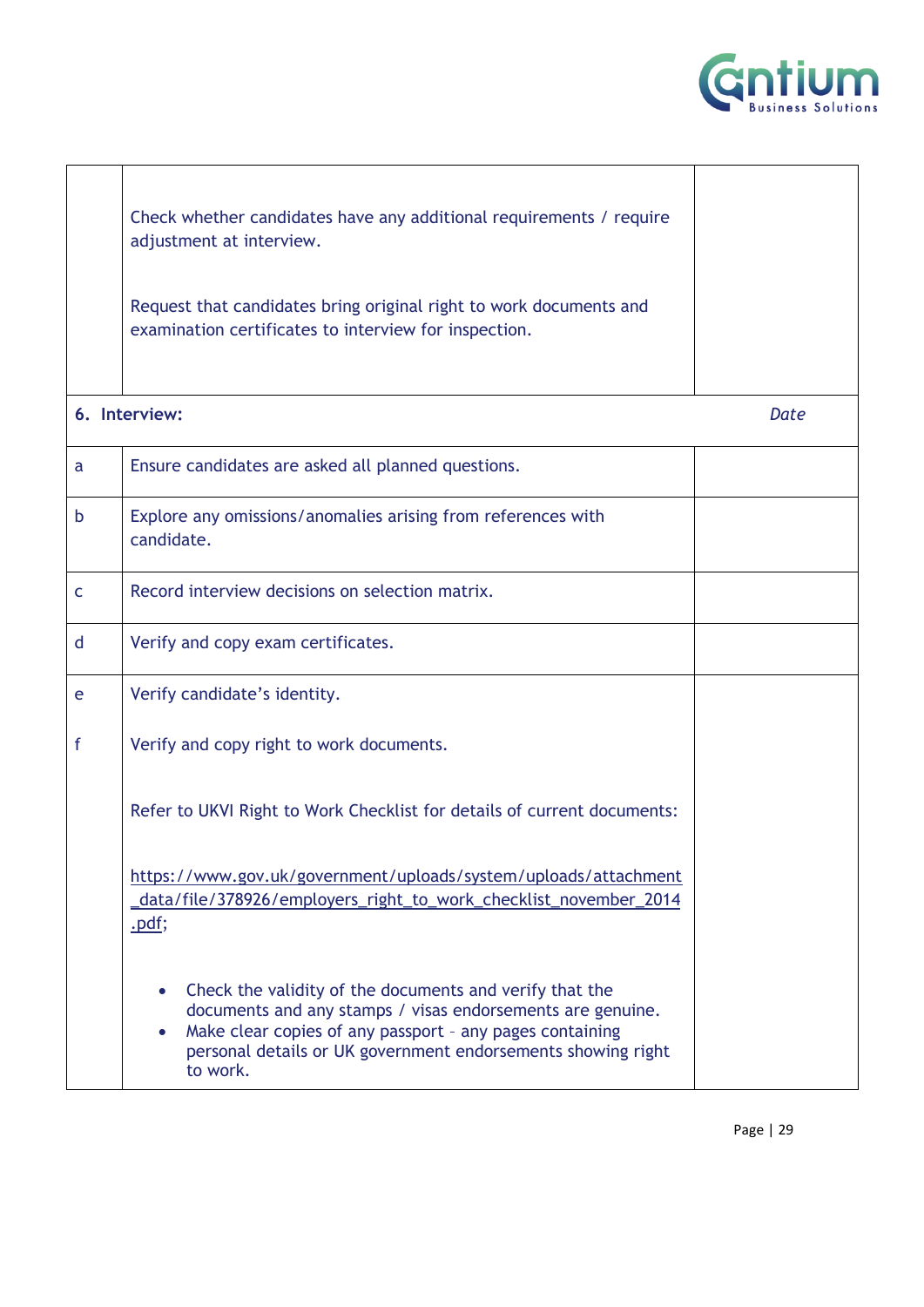

| Make full copies - including the reverse - of List A or List B<br>$\bullet$<br><b>Statutory Excuse Documents.</b><br>Verify on copies that originals have been seen.<br>$\bullet$<br>Date and sign copies.<br>$\bullet$<br>Note if the employee has any time limited restrictions on their<br>$\bullet$<br>right to work. |  |
|---------------------------------------------------------------------------------------------------------------------------------------------------------------------------------------------------------------------------------------------------------------------------------------------------------------------------|--|
| If the candidate is a Croatian National, please verify that they either<br>have a valid worker authorisation document or are exempt from this<br>requirement. Further guidance is available from the UKVI.                                                                                                                |  |
| Since 1 January 2014 Romanian and Bulgarian nationals who wish to<br>work in the UK are no longer required to obtain prior authorisation from<br>the Home Office                                                                                                                                                          |  |
| If you are unsure from the evidence provided whether a prospective<br>employee has eligibility to work in UK- please seek advice from the UK<br>Visas and Immigration or Cantium HR Consultancy prior to a conditional<br>offer of employment being made.                                                                 |  |

**7. Post Interview:** *Date*

 $\overline{a}$ 

| a | Make verbal offer and confirm offer in writing.                                                                                                                                                                                                                                                                                                                                                                                                                                                                                                                                                                                                                                                            |
|---|------------------------------------------------------------------------------------------------------------------------------------------------------------------------------------------------------------------------------------------------------------------------------------------------------------------------------------------------------------------------------------------------------------------------------------------------------------------------------------------------------------------------------------------------------------------------------------------------------------------------------------------------------------------------------------------------------------|
|   | Advise applicant that the offer is conditional subject to:                                                                                                                                                                                                                                                                                                                                                                                                                                                                                                                                                                                                                                                 |
|   | A satisfactory enhanced check from the Disclosure and Barring<br>Service and check against the ISA barred list for children.<br>Identity check and verification of their entitlement to work in the<br>UK.<br>Verification of any relevant qualifications, including Qualified<br>Teacher Status if the post requires QTS.<br>• Check against the Teacher Service Register for any teaching<br>prohibition or restriction orders where applying for a teaching<br>post, or if the applicant has worked as a teacher in the past.<br>• Receipt of 2 satisfactory references.<br>Satisfactory pre-employment health clearance and verification of<br>your mental and physical fitness to carry out the role. |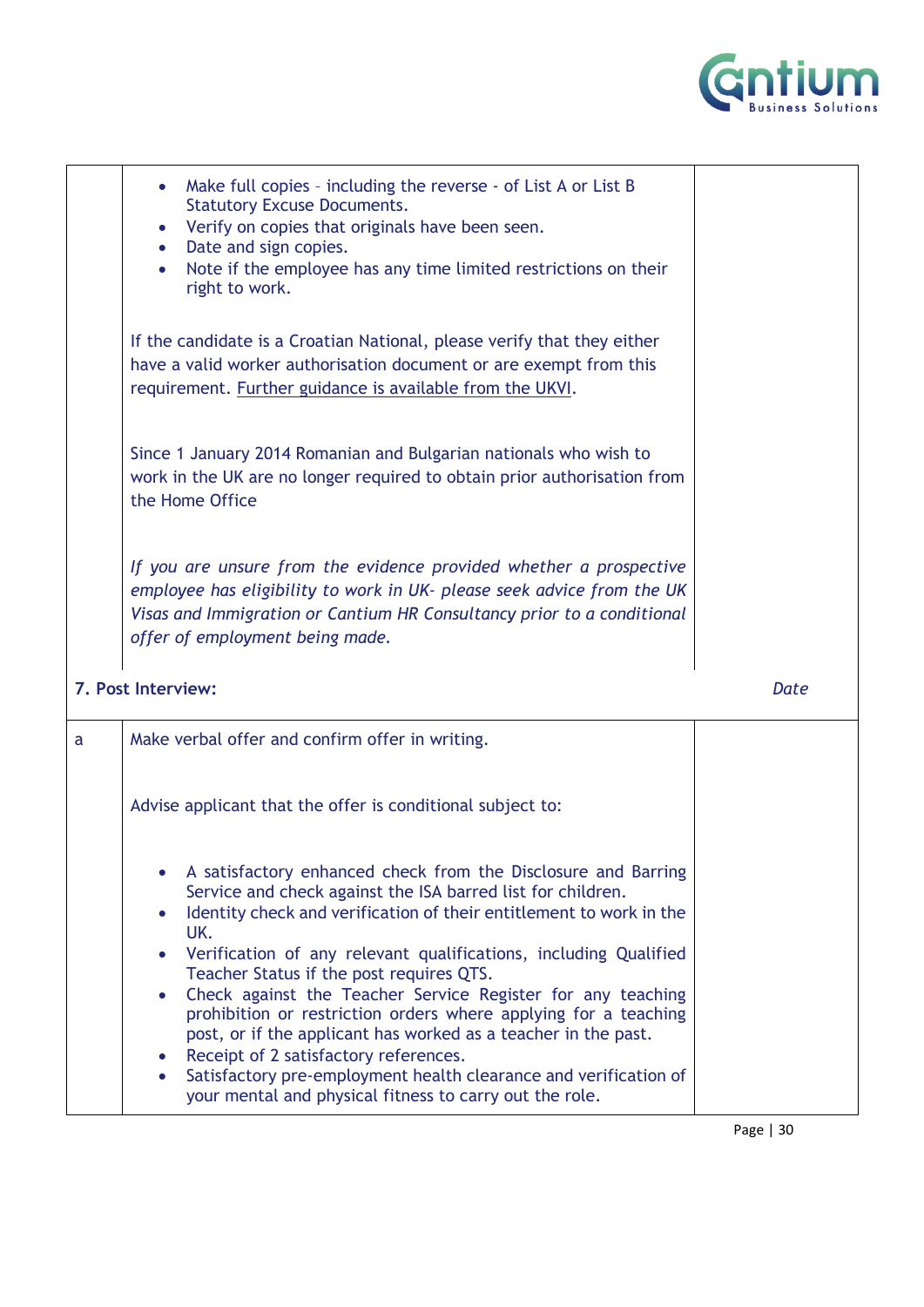

| Meeting the requirements under the Childcare Disqualification<br><b>Regulations</b><br>For those taking up management positions in Academies -<br>$\bullet$<br>verification that they are not subject to a Section 128 direction.<br>Provide written confirmation of all terms of the offer:<br><b>Job Title</b><br>$\bullet$<br>• Grade/Starting Salary/Allowances<br>Hours/Days/Weeks worked<br>$\bullet$<br>• If the post is temporary/fixed term state reason and duration.<br>Probationary clause where relevant<br>$\bullet$ |      |
|------------------------------------------------------------------------------------------------------------------------------------------------------------------------------------------------------------------------------------------------------------------------------------------------------------------------------------------------------------------------------------------------------------------------------------------------------------------------------------------------------------------------------------|------|
| Send letters to unsuccessful candidates.                                                                                                                                                                                                                                                                                                                                                                                                                                                                                           |      |
| Offer feedback to unsuccessful candidates.                                                                                                                                                                                                                                                                                                                                                                                                                                                                                         |      |
| Securely destroy copied right to work documentation for unsuccessful<br>candidates.                                                                                                                                                                                                                                                                                                                                                                                                                                                |      |
| Other documentation / interview notes for unsuccessful candidates<br>should be retained for 6 months.                                                                                                                                                                                                                                                                                                                                                                                                                              |      |
| 8. On Acceptance of Appointment:                                                                                                                                                                                                                                                                                                                                                                                                                                                                                                   | Date |
| Start DBS/Barred List check as soon as possible.                                                                                                                                                                                                                                                                                                                                                                                                                                                                                   |      |
| https://www.gov.uk/government/collections/dbs-checking-service-<br>guidance--2;                                                                                                                                                                                                                                                                                                                                                                                                                                                    |      |
| If portable DBS check accepted - record details (where there is a break<br>of employment of less than 3 months and KCC is the counter signatory).                                                                                                                                                                                                                                                                                                                                                                                  |      |
|                                                                                                                                                                                                                                                                                                                                                                                                                                                                                                                                    |      |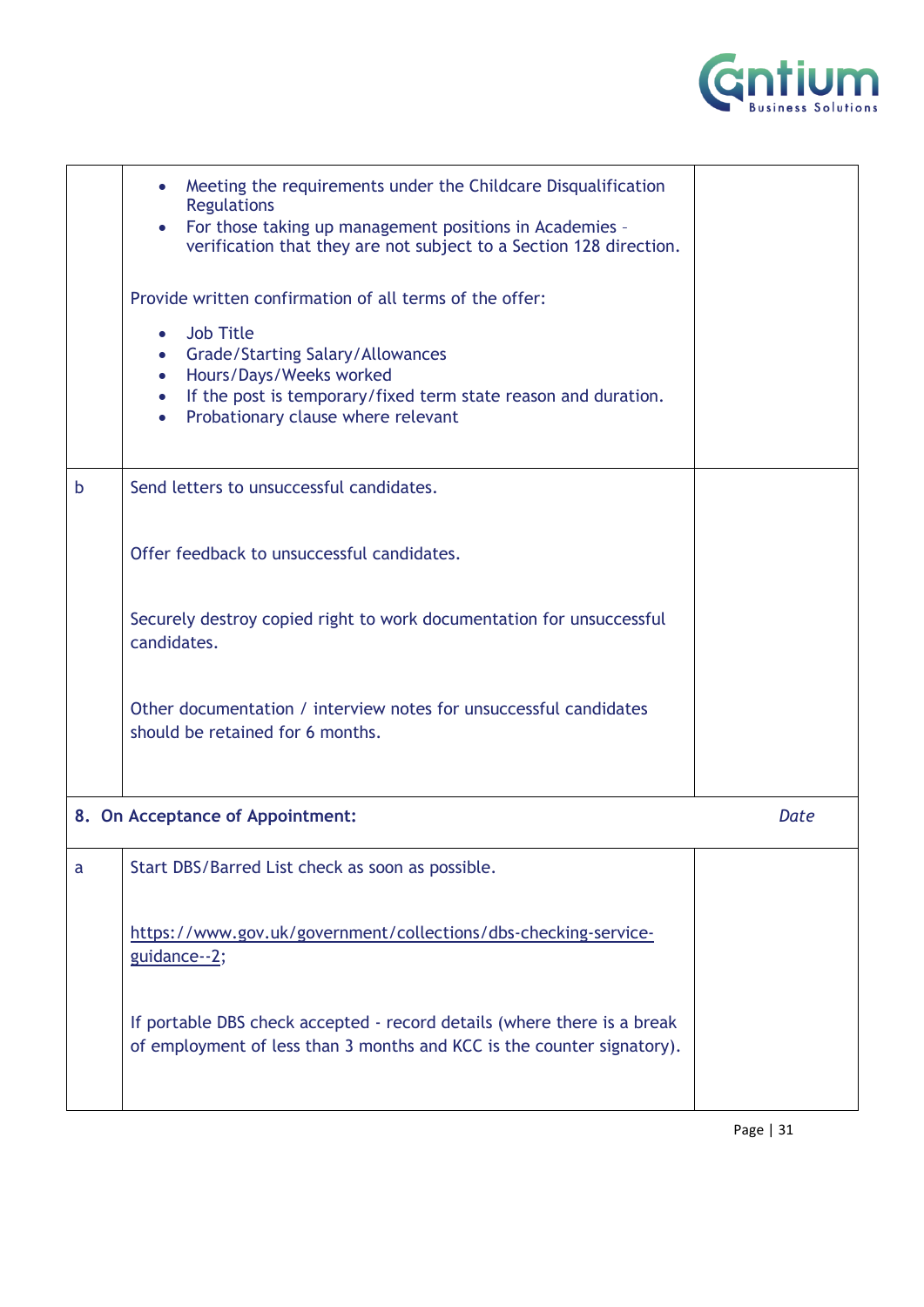

|              | It is recommended that where candidate has lived/worked overseas for<br>a period of more than 6 months in the last 5 years, a school requests<br>that the individual provides a criminal record check from the<br>appropriate authorities. |  |
|--------------|--------------------------------------------------------------------------------------------------------------------------------------------------------------------------------------------------------------------------------------------|--|
|              | https://www.gov.uk/government/publications/criminal-records-<br>checks-for-overseas-applicants;                                                                                                                                            |  |
| $\mathsf b$  | <b>Complete Single Central Record</b>                                                                                                                                                                                                      |  |
|              | For further guidance on DBS and Single Central Record please contact<br><b>Cantium HR Consultancy</b>                                                                                                                                      |  |
| $\mathsf{C}$ | Follow up any outstanding references.                                                                                                                                                                                                      |  |
| d            | Undertake pre-employment health checks.                                                                                                                                                                                                    |  |
| e            | Provide new starter with joining instructions & copy of school's code of<br>conduct                                                                                                                                                        |  |
| f            | Remind new starters of their obligations under the Childcare<br><b>Disqualification Regulations</b>                                                                                                                                        |  |
|              | https://www.gov.uk/government/publications/disqualification-under-<br>the-childcare-act-2006/disqualification-under-the-childcare-act-2006;                                                                                                |  |
| g            | For those appointed to management positions in Academies and Free<br>Schools verify they are not subject to a Section 128 prohibition order                                                                                                |  |
|              | https://teacherservices.education.gov.uk/;                                                                                                                                                                                                 |  |